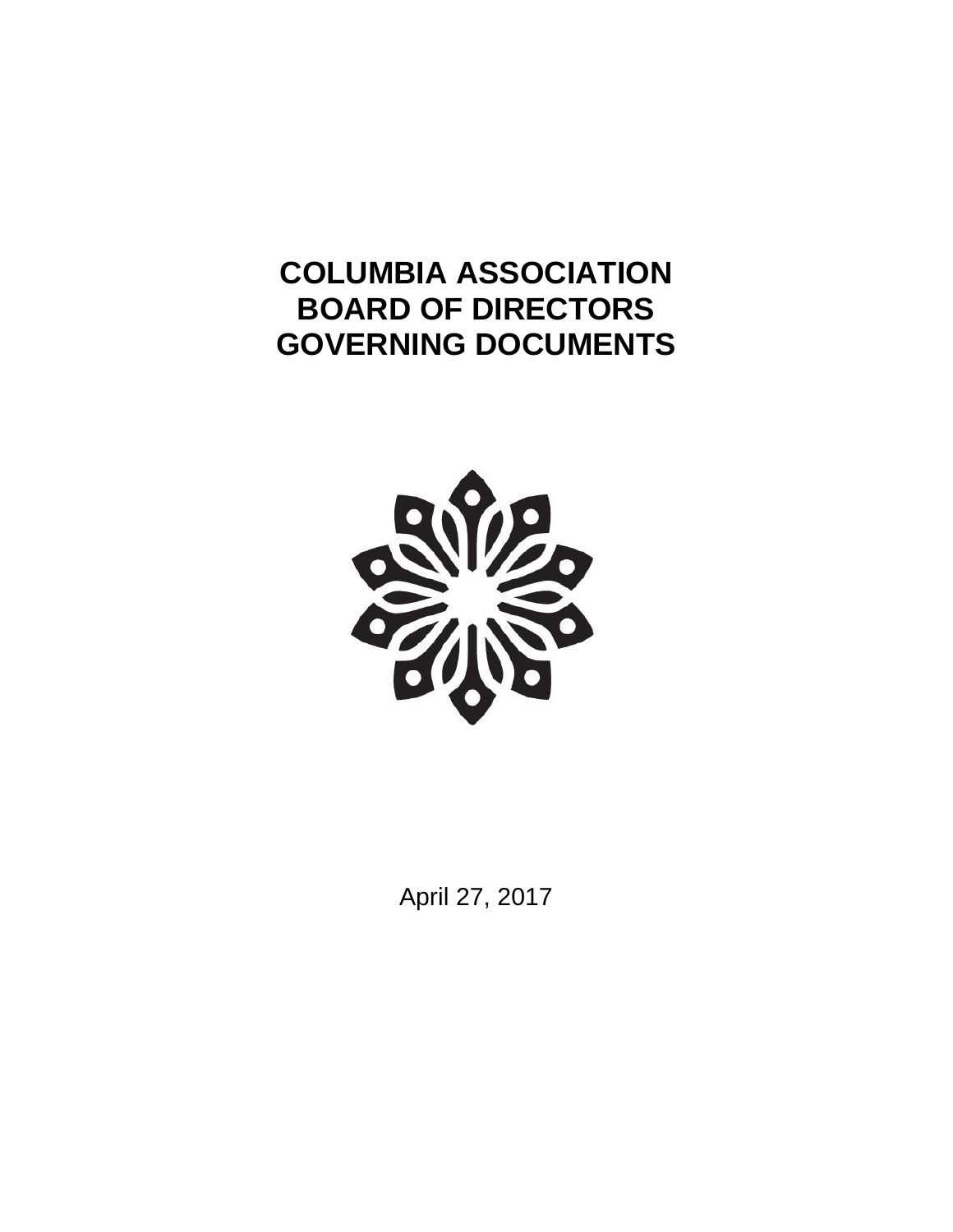# **TABLE OF CONTENTS**

| Introduction                                                                                                                    | $\overline{2}$ |
|---------------------------------------------------------------------------------------------------------------------------------|----------------|
| <b>Board Governing Mission</b>                                                                                                  | 3              |
| <b>Columbia Association Board Values</b>                                                                                        | 4              |
| Responsibilities of a Director on the CA Board of Directors                                                                     | 5              |
| <b>Duties of Directors</b>                                                                                                      | 7              |
| Board Evaluation of President/CEO<br>Appendix A: FY-XXXX CA President/CEO's Evaluation                                          | <u>9</u><br>10 |
| CA Board of Directors Operating Procedures for Meetings and Work Sessions<br><b>Appendix B: Yearly Standard Agendas Listing</b> | 14<br>21       |
| <b>Policy on Conduct of Work Sessions of Board of Directors</b>                                                                 | 24             |
| Guidelines for Closing Meetings of the Columbia Association Board of Directors                                                  | 25             |
| <b>Board Dinners with Community Stakeholders</b>                                                                                | 26             |
| <b>Board Committees</b>                                                                                                         | 27             |
| Board Operations Committee Role and Responsibilities                                                                            | 28             |
| <b>Audit Committee Roles and Responsibilities</b>                                                                               | 29             |
| <b>Risk Management Committee Roles and Responsibilities</b>                                                                     | 31             |
| Guidelines for Who May Speak at Resident Speakout                                                                               | 32             |
| Procedures for CA Board Organizational Meeting                                                                                  | <u>33</u>      |
| <b>Process for Electing the Board Chair and Vice-Chair</b>                                                                      | <u>34</u>      |
| Guidelines for Board Members Addressing Operational Concerns Raised by Residents                                                | 35             |
| Policy for Release of Closed Meeting Minutes and Confidential Materials                                                         | <u>36</u>      |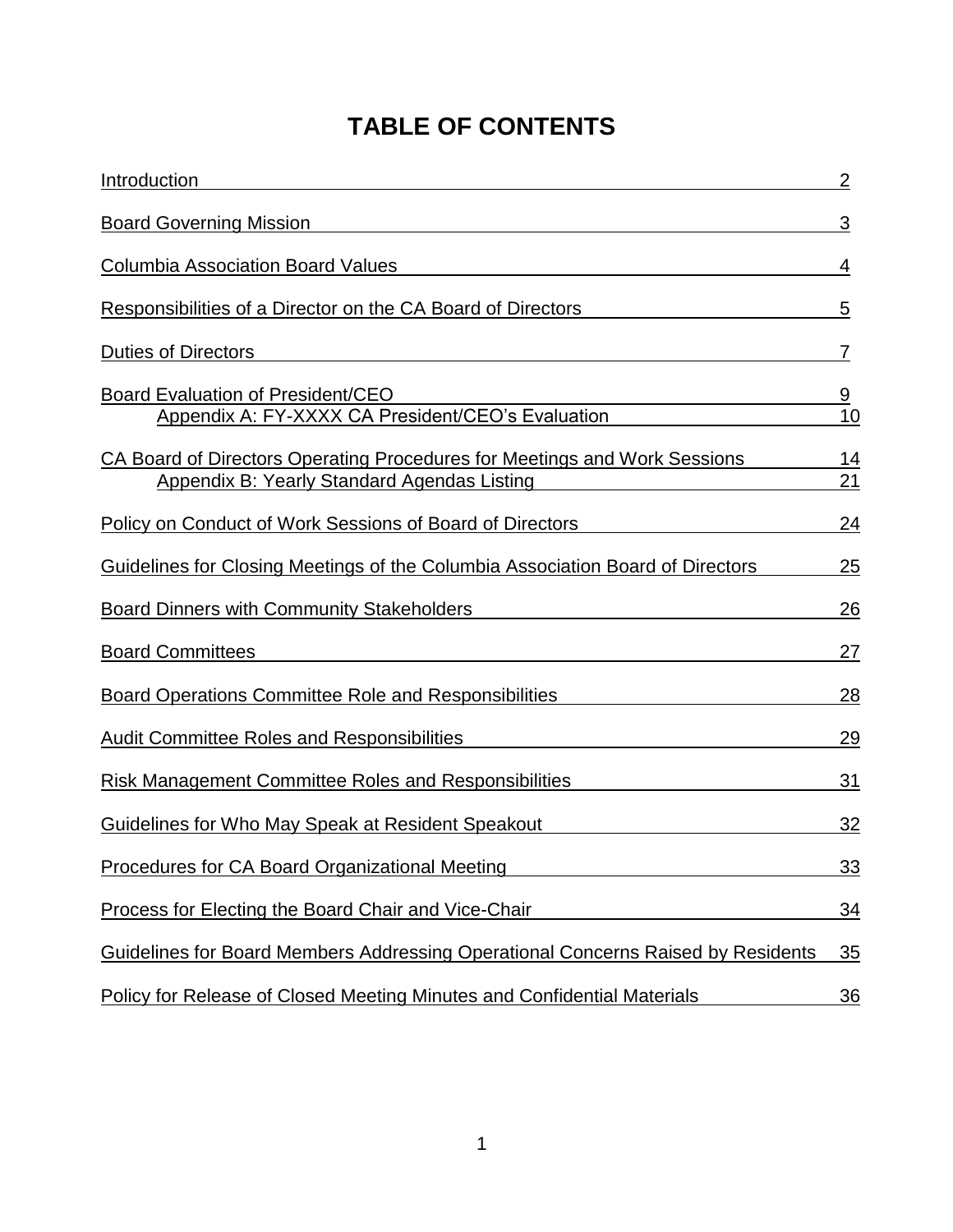### **INTRODUCTION**

The Columbia Association (CA) was created to provide for the common good and social welfare of and therefore serve the people of Columbia. CA's long-term effectiveness and the quality of its services to the people of Columbia (in an ever-changing, challenging environment) depend on the leadership of a Board of Directors that continually answers three central questions in a full and timely fashion:

- 1. How is CA performing; programmatically, financially, and administratively?
- 2. Where should CA be headed?
- 3. What should the Columbia Association's role be in relation to CA's stakeholders and community partners?

The purpose of a Board of Directors is to provide guidance and oversight, not to manage. A CA Board of Directors should not micromanage; it should have a strategic focus while ensuring CA fulfills its purpose. The CA Board of Directors agrees that, in answering the three key governing questions, a high impact/strategic focused governing body essentially makes judgments and decisions within three broad categories:

- 1. Planning both Strategic and Operational
- 2. Monitoring both Strategic Implementation and Organizational Performance
- 3. Relationship Building both stakeholders and community partners

The CA Board of Directors realizes that Planning, Monitoring, and Relationship Building need to be handled by the entire CA Board of Directors, but permanent committees targeted to specific areas can help with the workload. To help the CA Board of Directors function as a high impact, strategic focused body, three permanent CA Board committees have been established:

- 1. Audit Committee
- 2. Risk Management Committee
- 3. Board Operations Committee (BOC)

The roles and responsibilities of these three standing committees are described later in this document.

Depending upon the need, ad hoc CA Board of Directors committees may be created from time to time to achieve a specific purpose. An ad hoc committee will terminate when its purpose is fulfilled.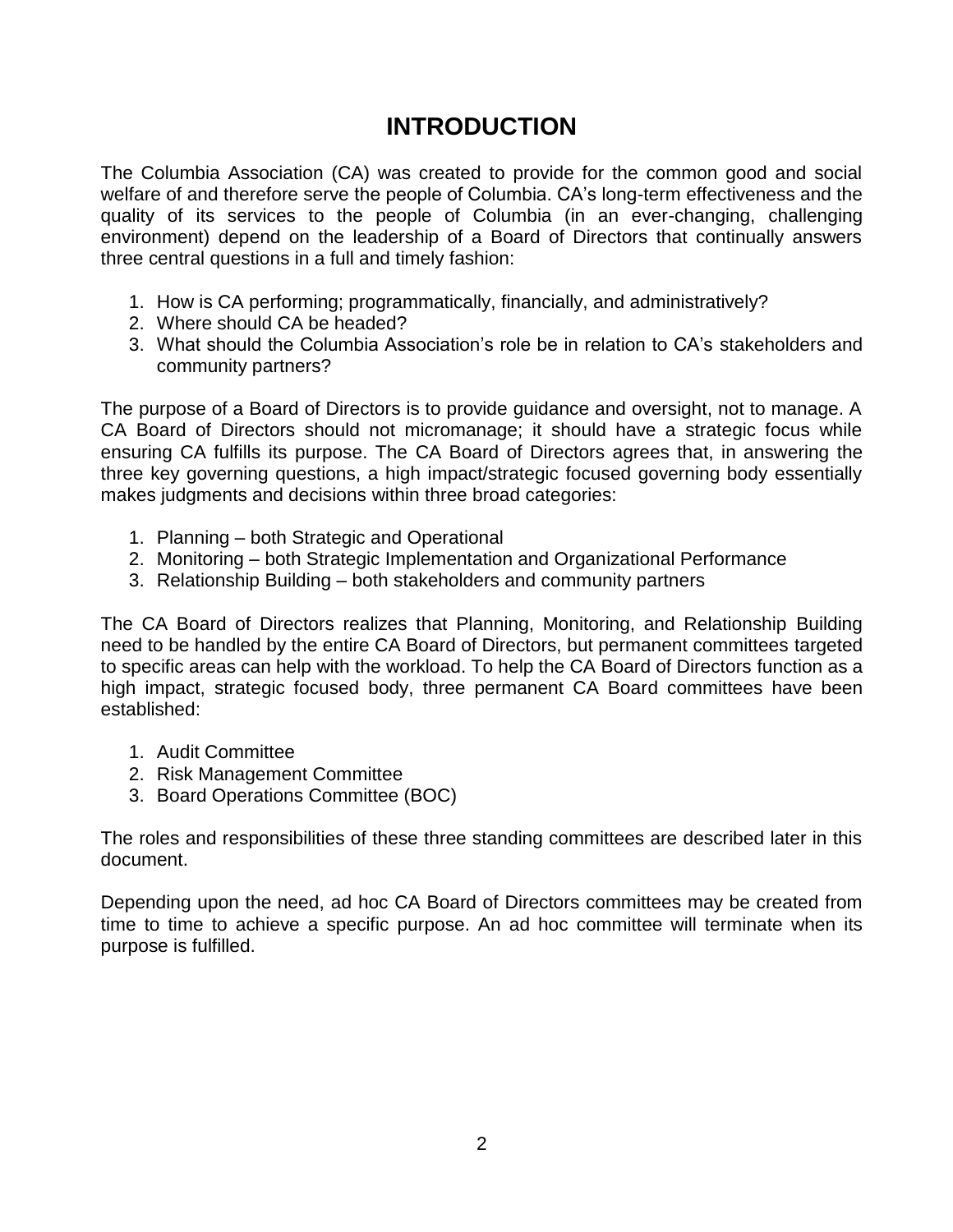## **BOARD GOVERNING MISSION**

The Board of Directors, as the Columbia Association's governing body:

- 1. Serves as the steward and guardian of CA's values, vision, mission, and resources.
- 2. Plays a leading, proactive role in CA's strategic decision making, and in setting strong, clear strategic directions and priorities for CA.
- 3. Monitors CA's operational performance.
- 4. Ensures that CA's image and relationships with key stakeholders are positive and that they contribute to CA's effectiveness in serving Columbia.
- 5. Makes sure that Columbia residents and businesses are well informed about CA and its mission, activities, and policies, and are given ample opportunity to provide input into the Board's policy deliberations and decision-making processes.
- 6. Ensures that CA possesses the financial and other resources necessary to realize its vision and carry out its mission.
- 7. Ensures that Board members are fully engaged in the governing process and that the resources they bring to the Board are fully utilized in governing.
- 8. Takes accountability for its own performance.
- 9. Appoints a President/Chief Executive Officer to manage CA and sets the President/CEO's compensation.
- 10.Works in close partnership with the President/CEO, ensures that clear, detailed President/CEO performance targets are set, and periodically evaluates the President/CEO's performance against these targets.
- 11.Always adheres to the following "Columbia Association Board Values" and "Responsibilities of a Director":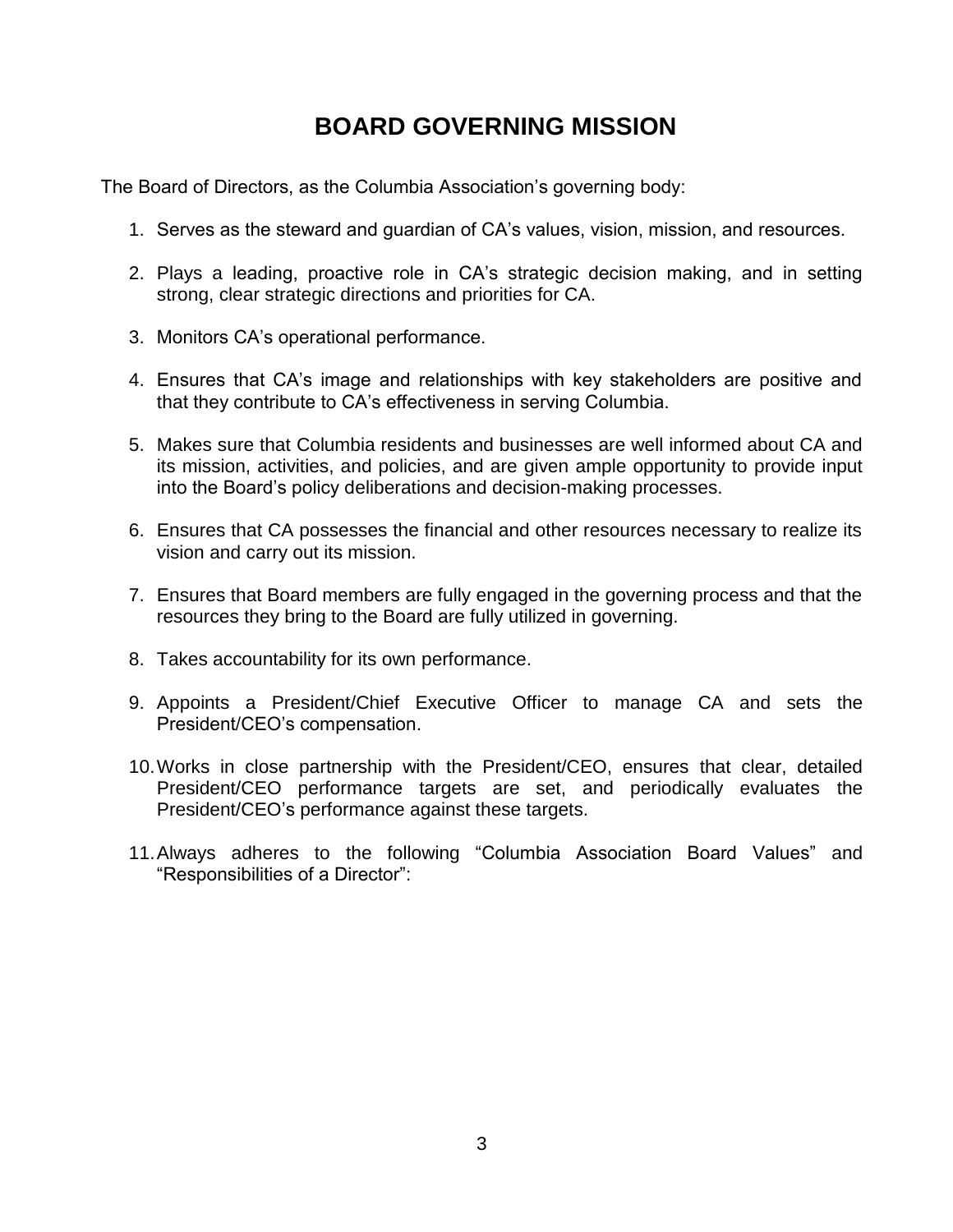## **COLUMBIA ASSOCIATION BOARD VALUES**

1. Represent constituent interests assertively and make decisions based on the welfare of the entire community.

*Recognize diverse perspectives, such as ethnicity, age, economic circumstances, differing village life cycles, and varying tenures of Columbia residents.*

*Once all constituent perspectives are established and acknowledged, weigh them in relation to the perspective of the entire community.*

2. Engage in open discussions that encourage and respect differing positions.

*"Seek first to understand, then to be understood."*

*When differing with someone's position, first acknowledge it by summarizing his or her point of view. (Or, ask for such a summary if someone differs with you. "Did you understand my intention? What was it?")*

3. Strive for consensus, but agree to disagree based on the merits.

*Argue to seek a better understanding, not to win the argument. Use inquiry to probe positions with which you may not agree. Call the question after points have been established.*

4. Speak as a Board through unified messages that present both majority and minority positions.

*If consensus cannot be reached, end the discussions by summarizing both sides to their mutual satisfaction.*

*When speaking outside of Board meetings, identify whose opinion you're discussing (your own or the Board's).*

5. Cultivate trust by showing respect for others and accepting responsibility for your role in the process.

*When discussing issues, focus on the issues, not the people you are discussing them with.*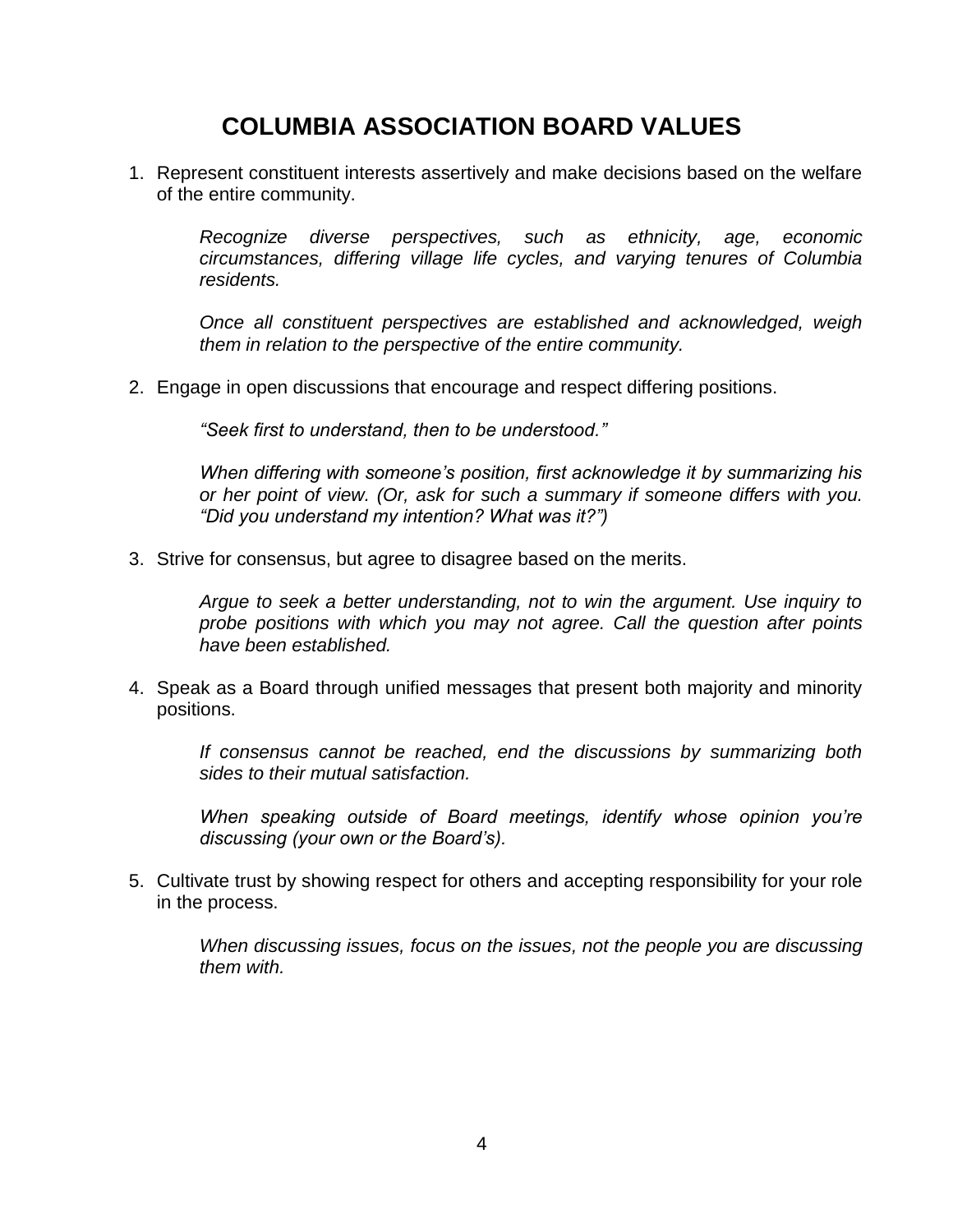## **RESPONSIBILITIES OF A DIRECTOR ON THE CA BOARD OF DIRECTORS**

- Be informed regarding the mission, services, policies, and programs of the Columbia Association ("CA").
- Formulate strategic policies.
- Carry out fiduciary responsibilities of CA Board, including oversight and approval of CA budget and review of CA financial statements.
- Regularly attend Board/Committee meetings and work sessions.
- Review agendas, supporting materials, and prior meeting minutes before meetings, and otherwise prepare for meetings and work sessions.
- Take responsibility for and follow through on assignments arising from meetings and work sessions.
- Attend special events and functions of CA Board and Villages, as well as communitywide CA events.
- Present reports of CA Board actions at respective Village Board meetings.
- Work with CA's President/CEO to establish performance objectives.
- Evaluate performance of CA's President/CEO, while providing the necessary support for the President/CEO to further CA's goals.
- Follow CA Board ethics, conflict of interest and confidentiality policies, sign requisite acknowledgements of ethics policies and complete financial disclosure form.
- Communicate with residents: articulate CA's goals, accomplishments, programs and policies, and obtain input from residents.
- Attend at least one meeting of a CA Resident Advisory Committee as assigned by the Board Operations Committee.
- Participate in the decisions of the CA Board and exercise independent judgment in doing so.
- Serve as a member of the Board Operations Committee at one meeting each fiscal year.
- Serve as the Board liaison to a Board Advisory Committee and attend at least one meeting of that committee each fiscal year.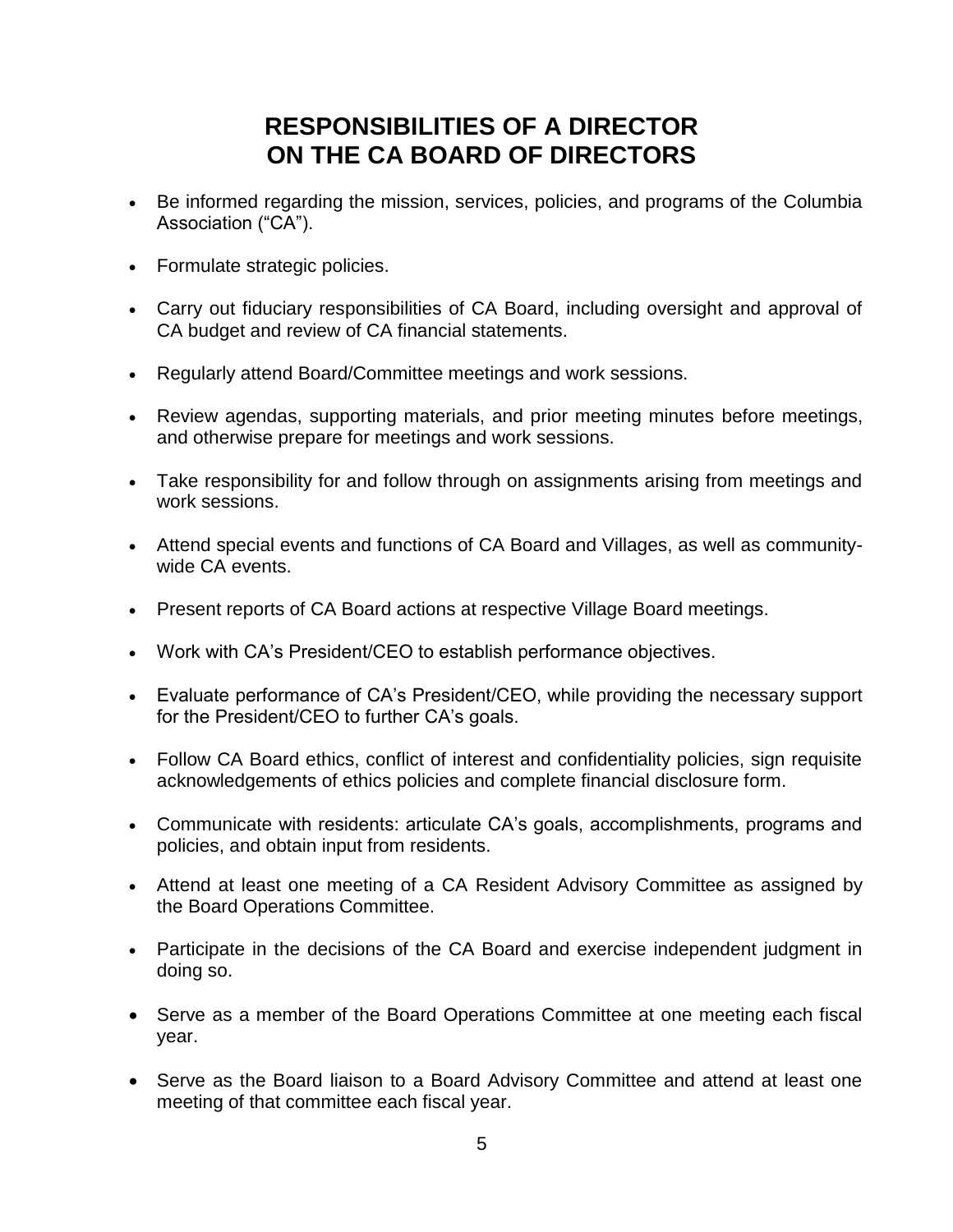The Chair of the Board, pursuant to the Board's delegation of authority on April 27, 2017, may approve appointments to the Village Community Associations' Architectural Committees.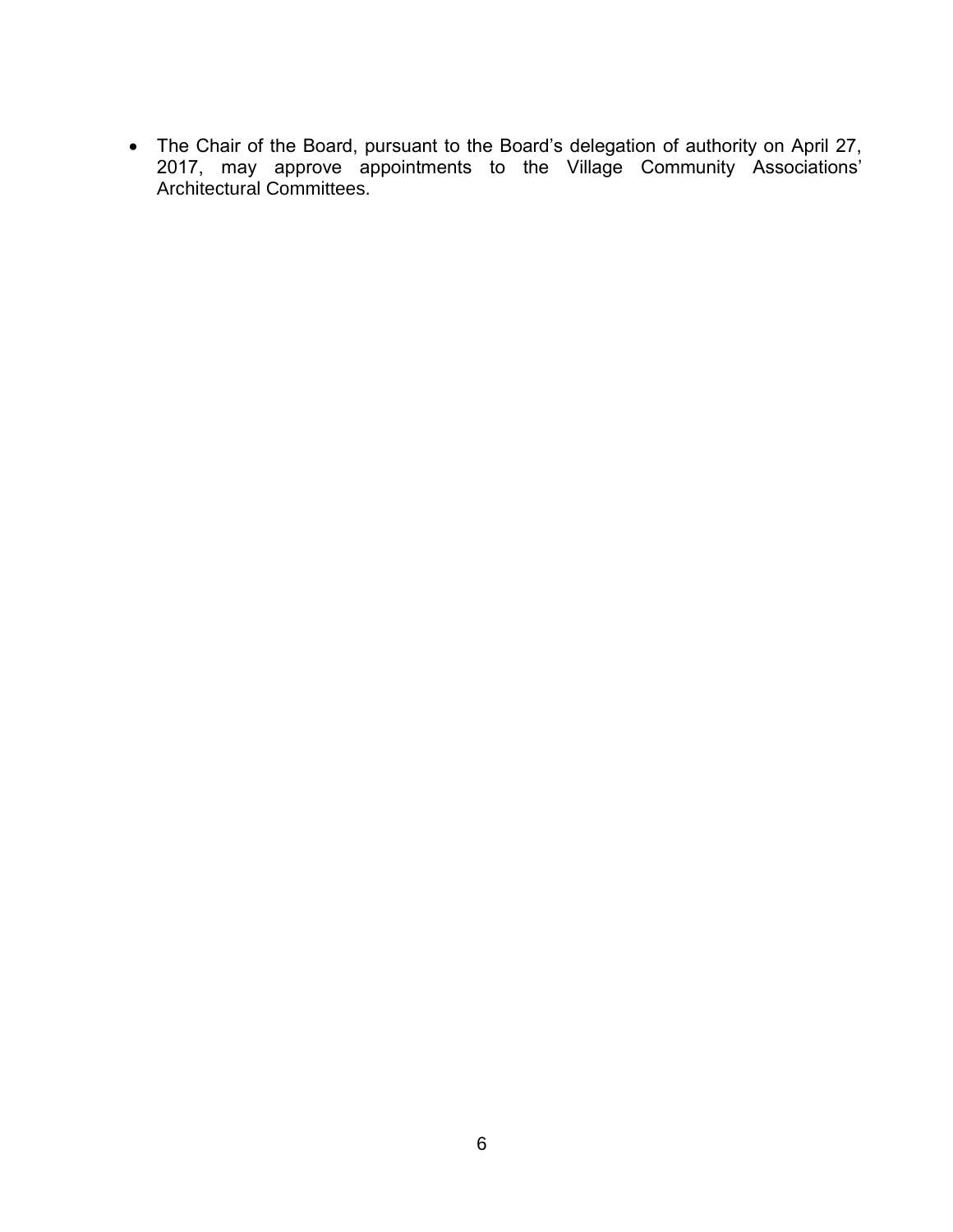# **DUTIES OF DIRECTORS**

#### A. The Standard of Care

A Director's compliance with a standard of care is required by the Annotated Code of Maryland, Corporation and Associations Article, Section 2-405.1. That standard of care requires that a Director act in good faith, in a manner the Director reasonably believes to be in the best interests of the corporation, and with the care an ordinarily prudent person in a like position would exercise under similar circumstances.

#### B. Exercising the Standard of Care

Courts have found that directors comply with their duty of care by, among other things:

- 1. Attending Meetings Regular attendance at meetings of the board of directors is a basic element of prudent performance as a director.
- 2. Exercising Independent Judgment Each director, no matter how selected, shares in all the responsibilities and powers of the directors. Each director should exercise her or his independent judgment on all corporate decisions.
- 3. Being Informed To function effectively, a director needs to be informed. In the ordinary course of business a director may act in reliance on information and reports received from regular sources whom the director reasonably regards as trustworthy.
- 4. Setting Policy and Delegating Day-to-Day Operations The board does not operate the day to day business of the corporation. In delegating operational functions to corporate management, the board must set policies and provide oversight. An individual director, however, may not delegate his or her responsibilities as a director. Consequently, a director may not vote by proxy.

#### C. Conflicts of Interest

Directors must exercise their powers in the best interests of the corporation, not in their own interest or the interest of another entity or person.

1. Conflict of Interest: General Principles – Directors of nonprofit corporations may have interests in conflict with those of the corporation. They must be conscious of the potential for such conflicts and act with candor and care in dealing with such situations.

Conflicts of interest involving a director are not inherently illegal nor are they to be regarded as a reflection on the integrity of the board or of the director. It is the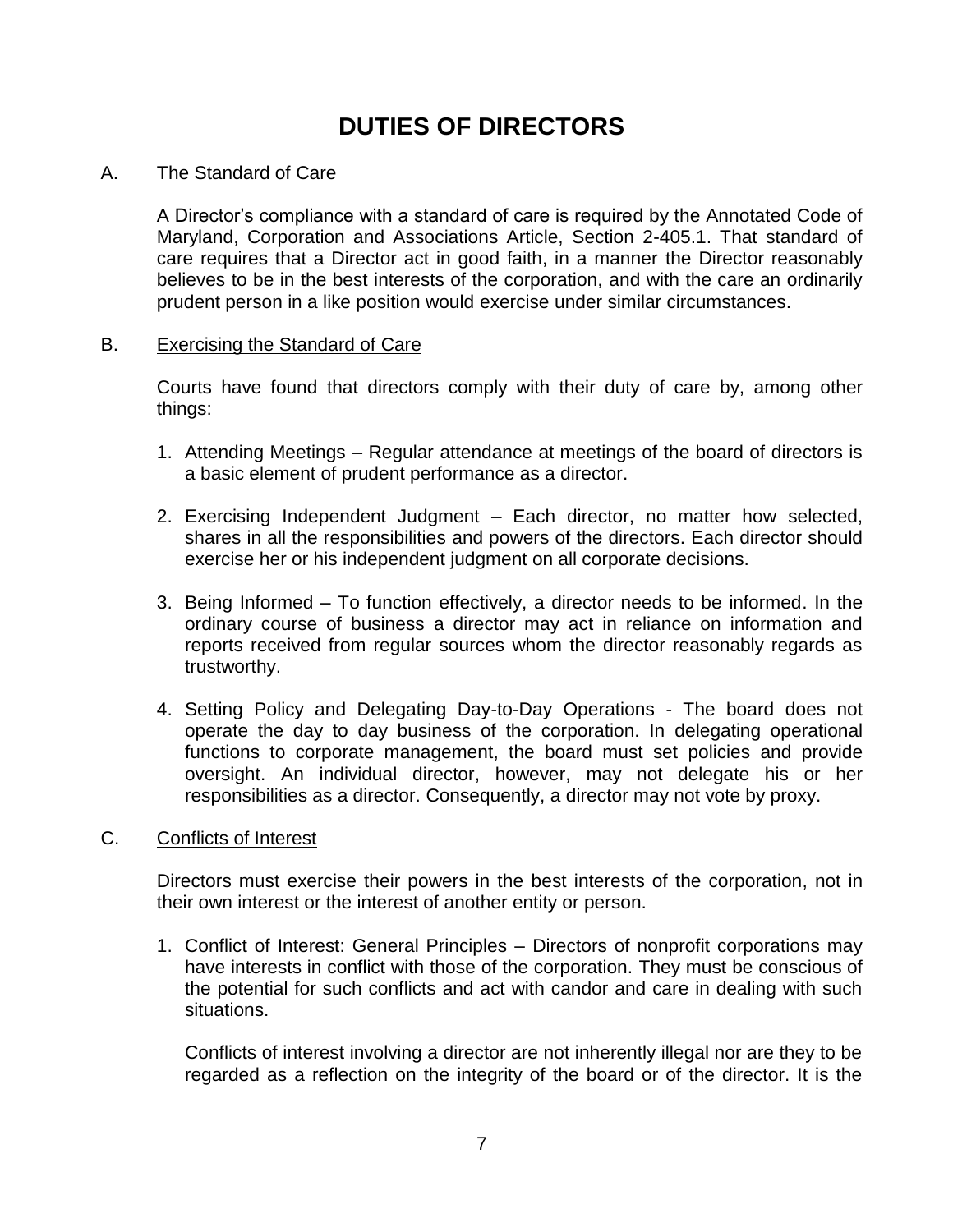manner in which the director and the board deal with a disclosed conflict that determines the propriety of the transaction.

- 2. Conflict of Interest: Awareness and Disclosure A director should be sensitive to any individual interest he or she may have in a decision to be made by the board of directors and, as far as possible, recognize such interest prior to the discussion or presentation of such a matter before the board. When a director has an interest in a transaction being considered by the board of directors, the director should disclose the conflict before the board of directors takes action on the matter. Upon disclosure by the director, he/she should recuse him/herself from the discussion and vote and the board should provide a disinterested review of the matter.
- 3. Corporate Opportunity Before a director engages in a transaction which he or she reasonably should know may be of interest to the corporation, the director should disclose the transaction to the board of directors in sufficient detail and adequate time to enable the board to act or decline to act with regard to such transaction.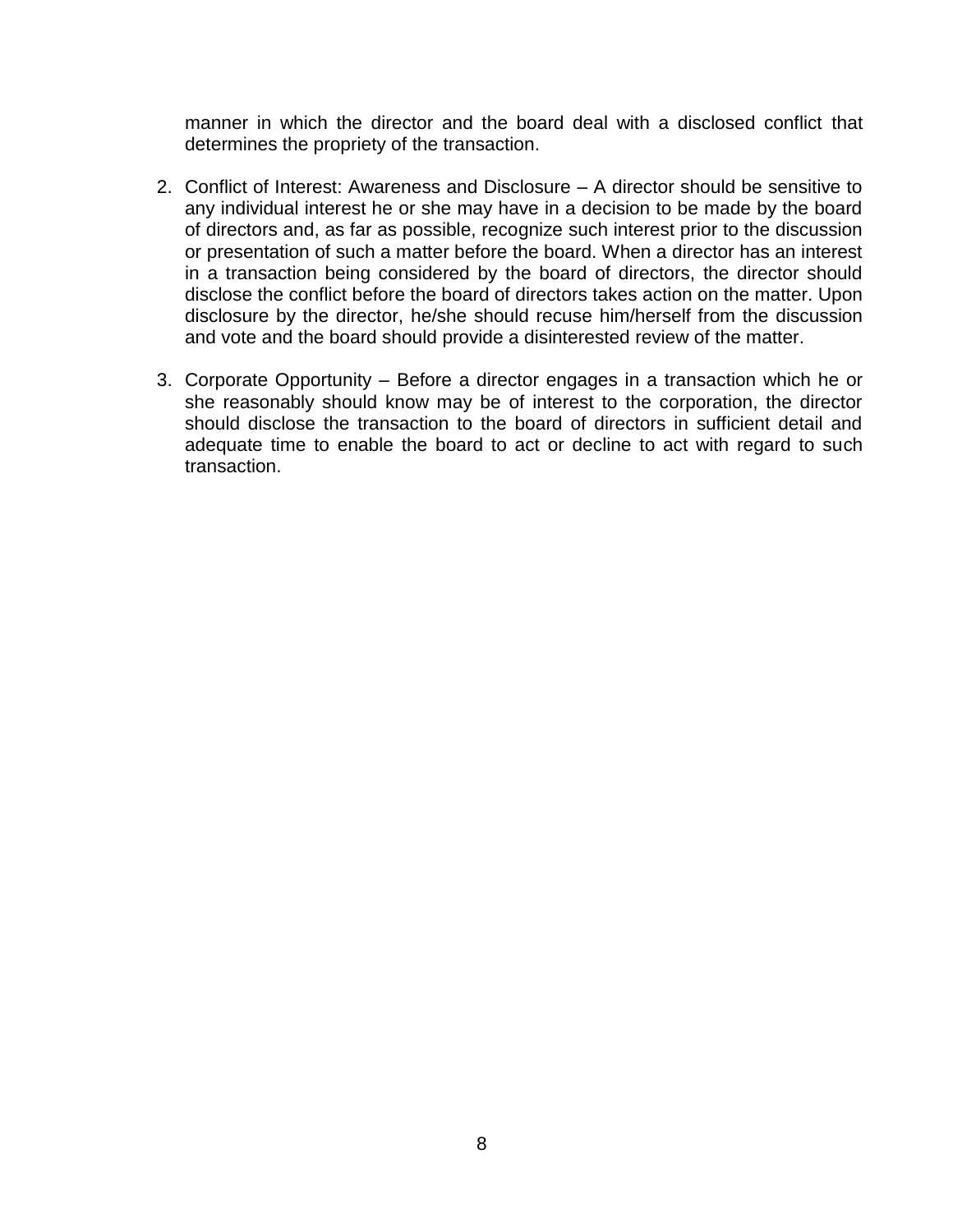# **BOARD EVALUATION OF PRESIDENT/CEO**

- For each regularly scheduled CA Board Meeting, the CA President/CEO will submit a written report concerning CA activities and activities of other organizations in which the President/CEO or other senior staff members participate.
- Each year, at the June Board Work Session, the President/CEO will submit up to 5 objectives to be achieved by 31 March of the following year. At the June Board Meeting, the Board will approve, with amendments if necessary, the CA President/CEO's objectives, which will then be used to determine the amount of the President/CEO's bonus.
- At a closed meeting of the CA Board in November, the CA Board will discuss with the CA President/CEO his/her progress on achieving the approved objectives.
- In April, the CA Board will evaluate the CA President/CEO's achievement of each of the approved objectives, using the following ratings:
	- $\blacksquare$  4 = Greatly exceeded objective
	- $\blacksquare$  3 = Exceeded objective
	- $2$  = Met objective
	- $\blacksquare$  1 = Partially met objective
	- $\bullet$  0 = Did not meet objective
- The sum of all the ratings (points) scored by all the Directors will form the percentage of the bonus. Assuming there are 5 objectives with a score of 2 meaning that the CA President/CEO met the objective, and there are 10 Directors, 100 points (5 x 2 x 10) means that the President/CEO will receive 100% of the bonus amount. As an example, if the sum total of all the ratings is 87, then the actual bonus awarded to the CA President/CEO will be 87% of the total bonus amount. If the total is more than 100, the amount is still only 100% of the bonus amount.
- The Chair of the CA Board will prepare the Evaluation form (see Appendix A) and is responsible for tallying the evaluations.
- Once the bonus amount has been determined, the Chair of the CA Board will inform the President/CEO and the Chief Financial Officer.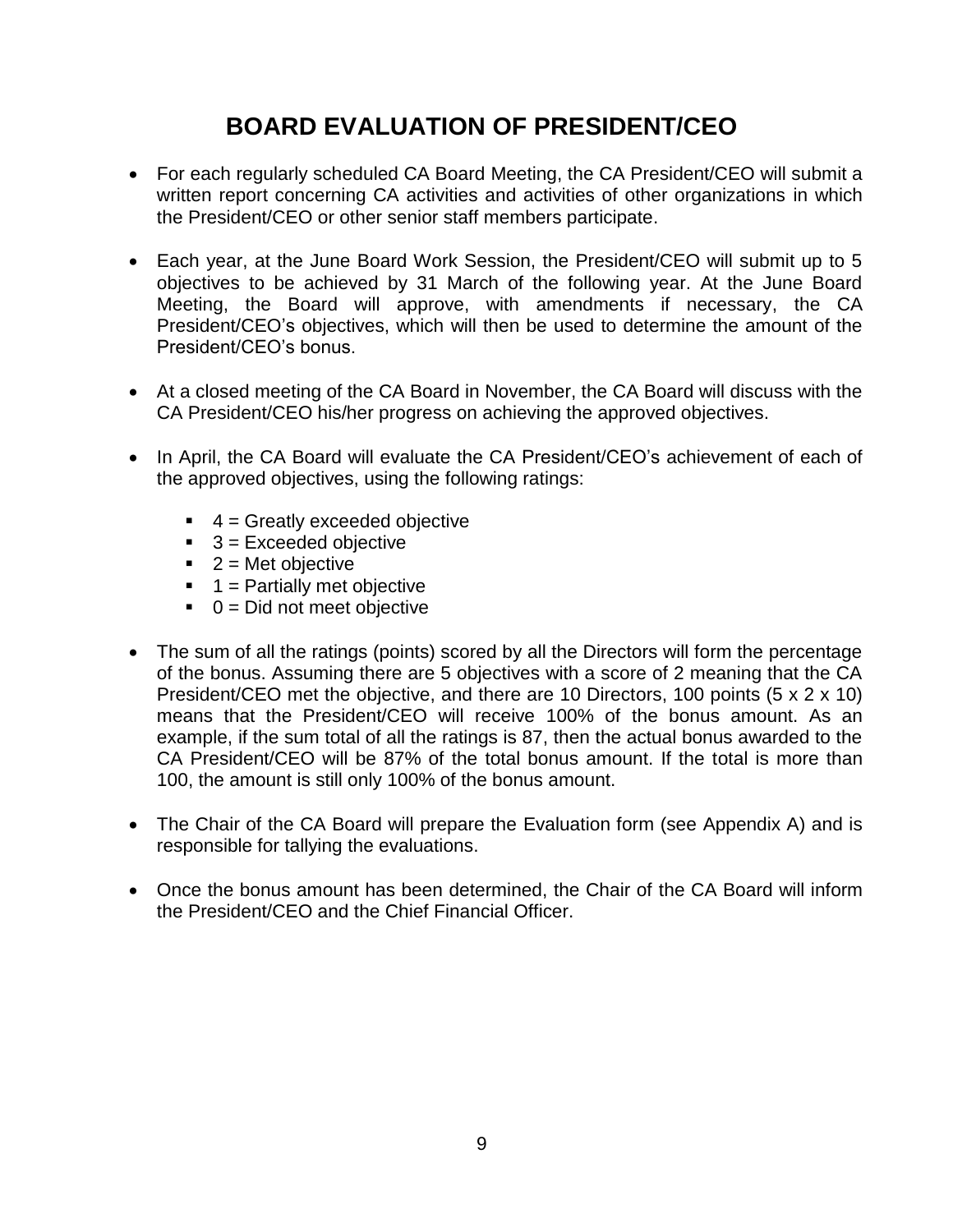### **Appendix A FY-XXXX CA PRESIDENT/CEO'S EVALUATION**

Name of Director: \_\_\_\_\_\_\_\_\_\_\_\_\_\_\_\_\_\_\_\_\_\_\_\_ Date: \_\_\_\_\_\_\_\_\_\_\_\_\_\_\_\_

For FY-xxxx, the BOC adopted xxxx objectives for the President/CEO. You are asked to rate the President/CEO on how he/she did on each goal/objective on a scale of 0 to 4:

- $4 =$  Greatly exceeded goal  $3 =$  Exceeded goal  $2 =$  Met goal
- $1$  = Partially met goal
- $0 = Did not meet goal$

The ratings will be used to determine the President/CEO's bonus. The sum of all the ratings (points) scored by all the Directors will form the percentage of the bonus. Assuming there are 5 objectives with a score of 2 meaning that the CA President/CEO met the objective, and there are 10 Directors, 100 points (5 x 2 x 10) means that the President/CEO will receive 100% of the bonus amount. As an example if the sum total of all the ratings is 87, then the actual bonus awarded to the CA President/CEO will be 87% of the total bonus amount. If the total is more than 100, the amount is still only 100% of the bonus amount.

It is important that each Director carefully consider each objective individually and fairly evaluate the President/CEO on that objective and only on that objective. In setting objectives, the Board is telling the President/CEO that these are the items on which his/her bonus depends. You can provide comments regarding each rating. Comments are very important. They will be shared with the CA President/CEO and will help him/her understand how well he/she met his/her goal or where he/she fell short.

After the ratings, there is space for you to provide comments to the President/CEO on any other area/activity. This Part does not impact the President/CEO's bonus.

Please review and complete the CA President/CEO's Evaluation Form by April xxxx and return it to the Chair of the Board. If you don't return the survey on time, your rating of the goals will **default to 2** (Met the goal).

This is a CONFIDENTIAL process, as are all performance reviews. Only the Chair of the CA Board knows how a particular Director rated the President/CEO. If you have any questions, please contact the Chair. Thank you for completing the evaluation.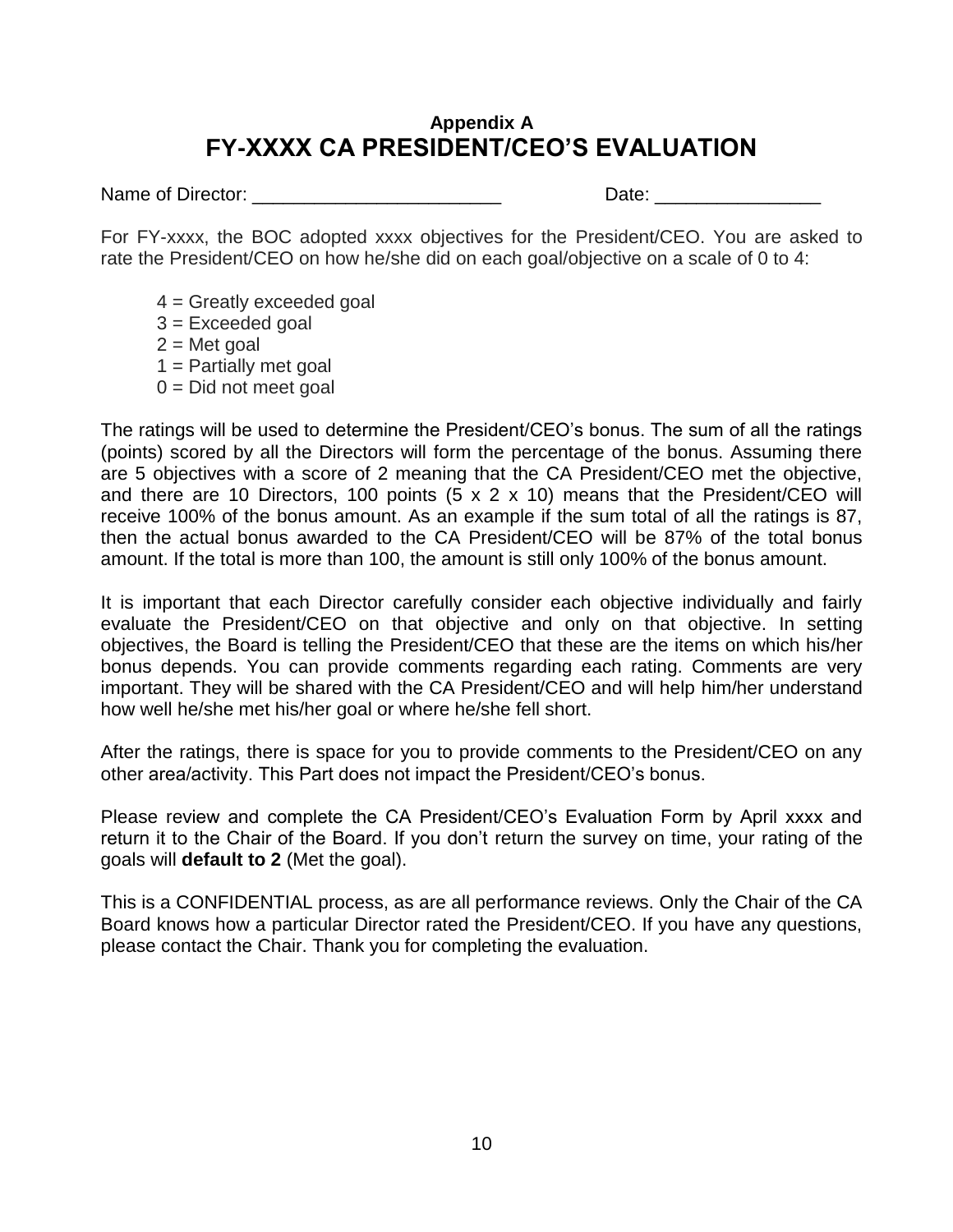### **OBJECTIVE #1:** By March 31st,

| Rating for #1 | Choose ONLY one rating by<br>placing an X in the<br>appropriate box |
|---------------|---------------------------------------------------------------------|
|               |                                                                     |
| 3             |                                                                     |
| $2$ (Met)     |                                                                     |
|               |                                                                     |
|               |                                                                     |

Comments on #1:

**OBJECTIVE #2:** By March 31st,

| Rating for #2 | Choose ONLY one rating by<br>placing an X in the<br>appropriate box |
|---------------|---------------------------------------------------------------------|
|               |                                                                     |
| З             |                                                                     |
| $2$ (Met)     |                                                                     |
|               |                                                                     |
|               |                                                                     |

Comments on #2: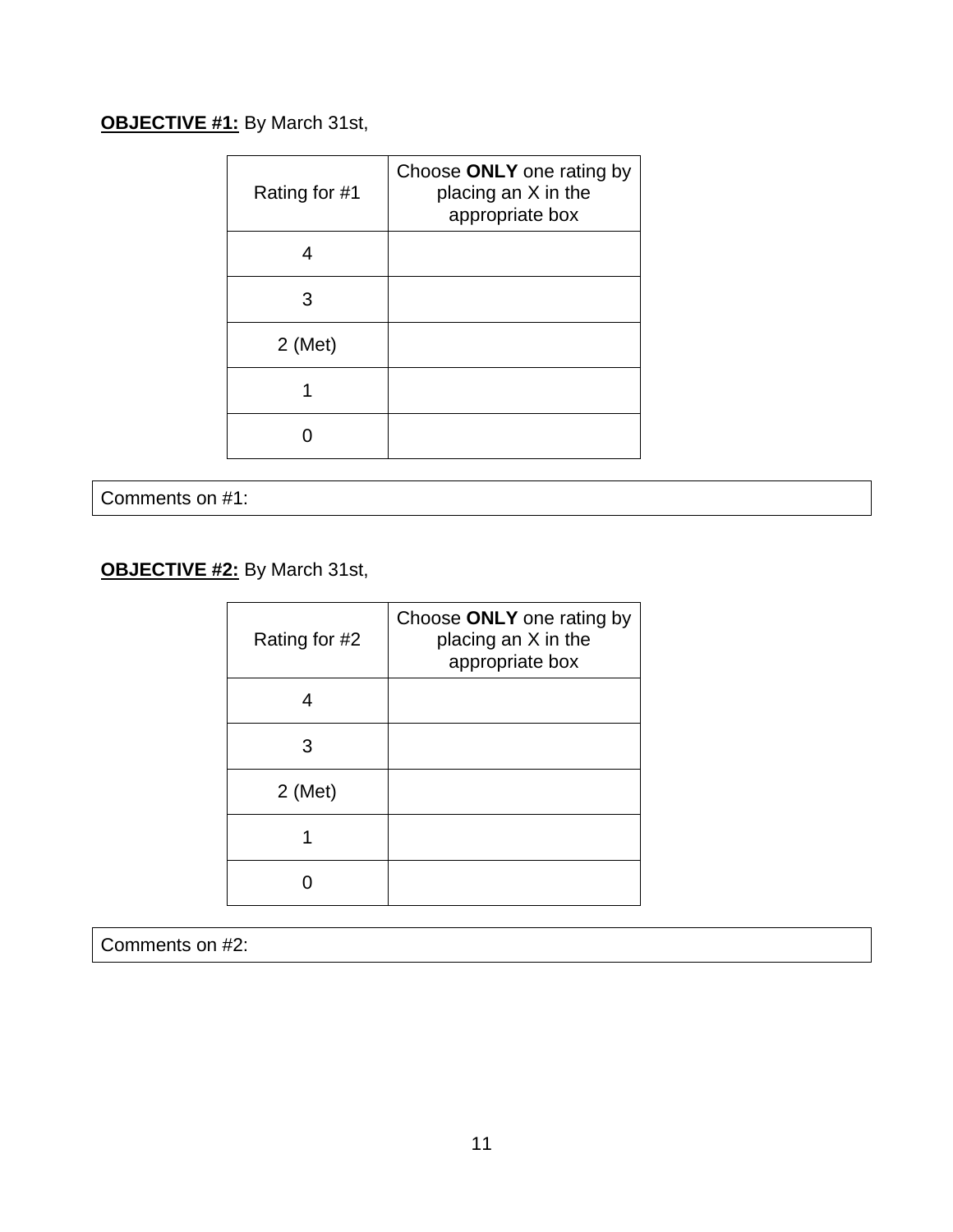### **OBJECTIVE #3:** By March 31st,

| Rating for #3 | Choose ONLY one rating by<br>placing an X in the<br>appropriate box |
|---------------|---------------------------------------------------------------------|
|               |                                                                     |
| 3             |                                                                     |
| $2$ (Met)     |                                                                     |
|               |                                                                     |
|               |                                                                     |

Comments on #3:

**OBJECTIVE #4:** By March 31st,

| Rating for #4 | Choose ONLY one rating by<br>placing an X in the<br>appropriate box |
|---------------|---------------------------------------------------------------------|
|               |                                                                     |
| З             |                                                                     |
| $2$ (Met)     |                                                                     |
|               |                                                                     |
|               |                                                                     |

Comments on #4: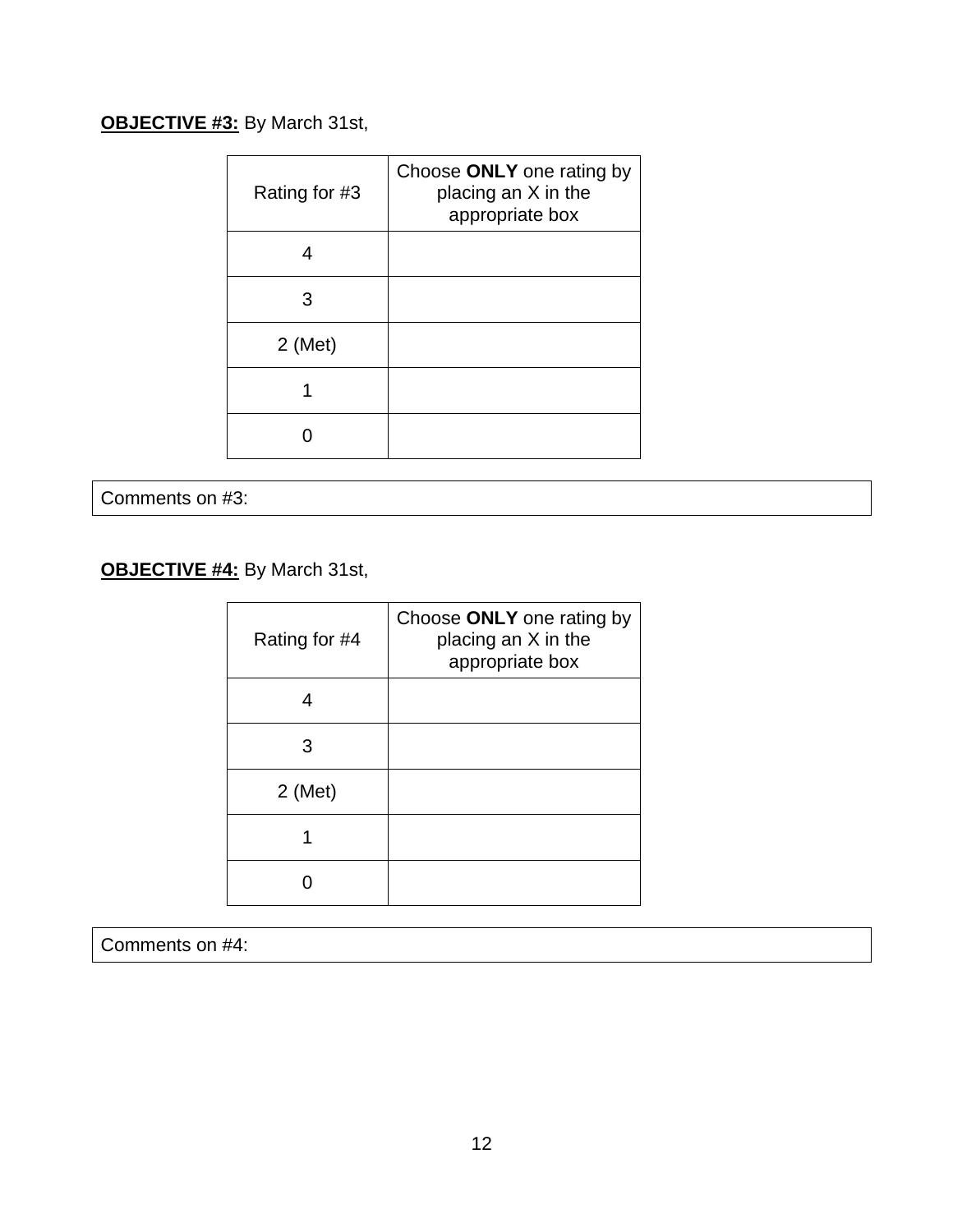### **OBJECTIVE #5:** By March 31st,

| Rating for #5 | Choose ONLY one rating by<br>placing an X in the<br>appropriate box |
|---------------|---------------------------------------------------------------------|
|               |                                                                     |
| З             |                                                                     |
| $2$ (Met)     |                                                                     |
|               |                                                                     |
|               |                                                                     |

Comments on #5:

**Please Provide any other comments regarding the President/CEO's performance** Comments: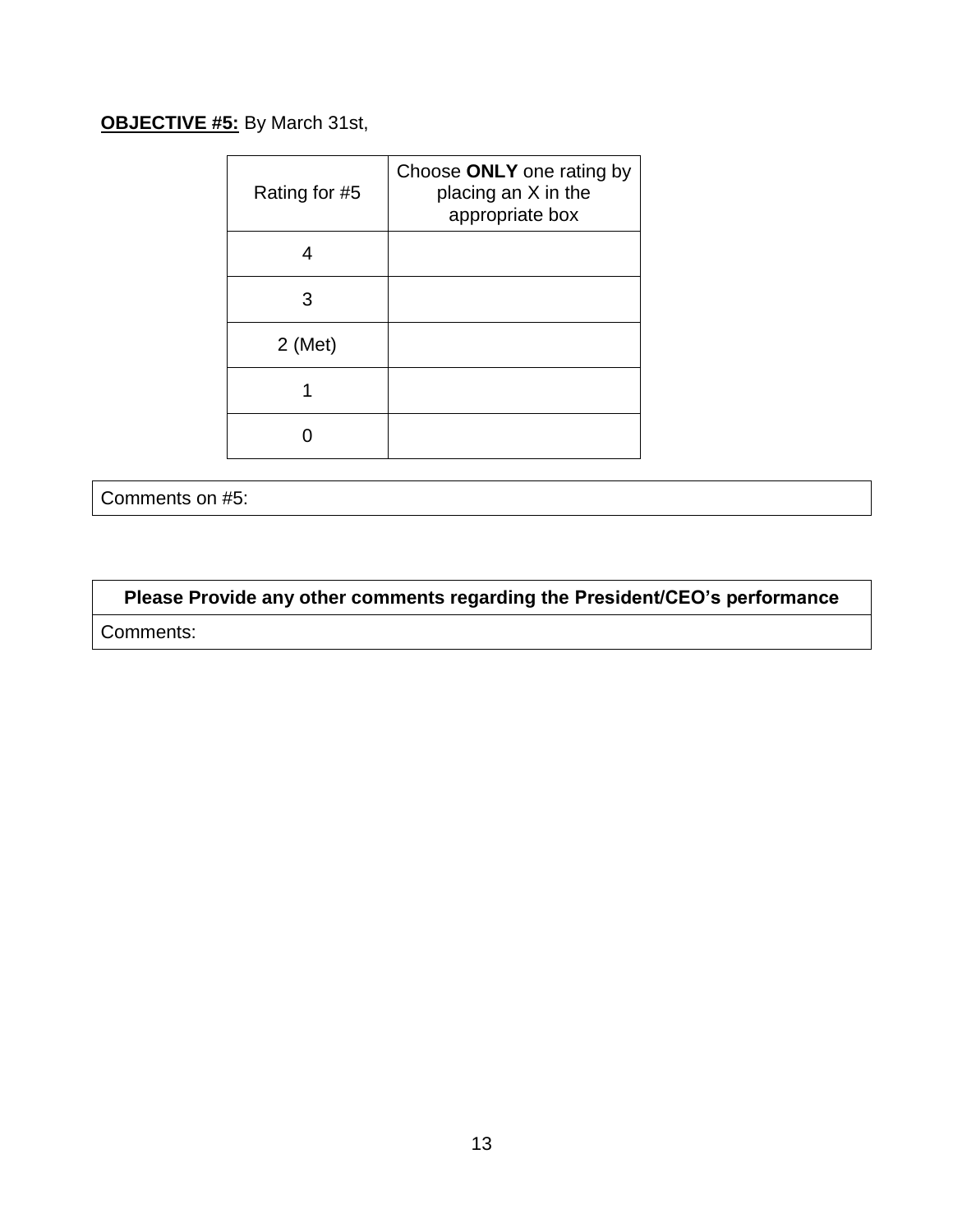### **CA BOARD OF DIRECTORS OPERATING PROCEDURES FOR MEETINGS AND WORK SESSIONS**

#### **A. Board Meeting and Work Session Schedule**

The CA Board of Directors holds an organizational meeting on the second Thursday of May. At that meeting, the CA Board Chair and CA Board Vice-Chair are elected.

The CA Board of Directors holds a work session on the second Thursday of each month except for May and August. CA Board Work Sessions may be canceled by the Board Chair and/or the CA President/CEO if there is no business for the work session. No formal votes are taken at a work session. Additional information on work sessions is contained in the POLICY ON CONDUCT OF WORK SESSIONS OF BOARD OF DIRECTORS included in these Board Governing Documents.

The CA Board of Directors holds a meeting on the fourth Thursday of each month, with the following exceptions: there is no meeting in August, and the November and December Board meetings are held on the second Thursday of those months directly following the work session. CA Board meetings may be canceled by the CA Board Chair and/or the CA President/CEO if there is no business to transact.

Additional work sessions and meetings of the Board may be called by the Chair and/or the President/CEO.

The CA Board Chair presides at Board and Board Operations Committee ("BOC") meetings and Board Work Sessions. In the absence of the Chair, the CA Board Vice-Chair presides. In the absence of both the Chair and Vice-Chair, the CA President/CEO presides.

The Chair appoints Board members to the Audit Committee and the Risk Management Committee. Board Members may request assignment to either of these committees, but the Chair makes the final decision.

At the organizational meeting of the CA Board of Directors, after the selection of the Chair and Vice-Chair, the rotation schedule for CA Directors on the BOC will be determined. Each Director other than the Chair and Vice-Chair will serve at least once on the BOC before a Director may serve again.

A majority of a CA Board Committee membership is required to be present at a meeting to constitute a quorum. In order to meet the quorum requirement, the Chair may appoint (on a temporary basis) Board Members (including the Chair) to a Board Committee.

All CA Board work sessions and meetings shall be open unless closed for one of the purposes enumerated in Section 11B-111(4) of the Maryland Homeowners Association Act. Board members may attend open work sessions and open meetings by telephone if they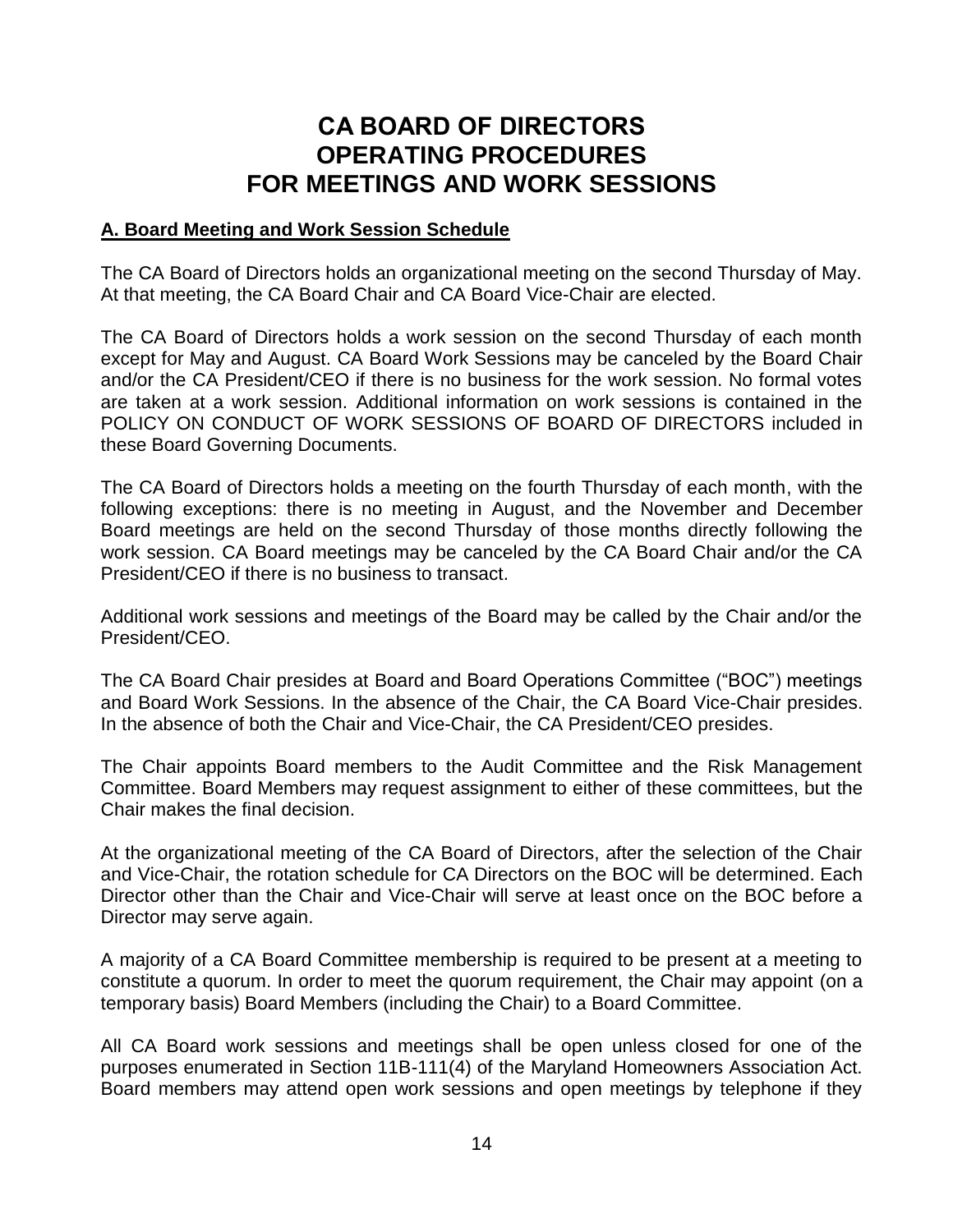are unable to attend in person. Closed work sessions and closed meetings may not be attended by telephone. All agendas for open meetings and work sessions shall include an opportunity for resident speak out. During Resident Speak Out, individuals will be limited to 3 minutes and groups will be limited to 5 minutes. At work sessions, comments during Resident Speak Out will be permitted only on agenda topics. Additional information on Resident Speak Out is contained in the GUIDELINES FOR WHO MAY SPEAK AT RESIDENT SPEAKOUT included in these Board Governing Documents.

At the July work session of the Board each year, the Board will discuss the annual reports submitted by CA's Resident Advisory Committees. The Charges proposed by each committee in its annual report will be voted on by the Board at its July Board meeting.

#### **B. Special Rules of Order**

Board meetings and Committee meetings will operate under Roberts Rules of Order, modified, as follows:

- 1. Small Board Rules not followed. The Board shall not follow procedures for small boards in Section 49 of Roberts Rules of Order Newly Revised, 10th Edition.
- 2. Procedure for Conduct of Meetings:
	- a. Recognizing Directors who wish to speak: Any Director wishing to speak will raise his/her hand, and the Chair will add his/her name to the queue and call on each Director in turn.
	- b. Limits on Debate: Board members, when recognized, may speak a maximum of two times during debate on any motion and for a maximum of 3 minutes each time. The Chair may allow a speaker to speak more than twice if the Chair determines it to be in the interest of fairness.
	- c. Discussions prior to a motion: Informal discussion before making a motion on an agenda item may occur with a specified total time limit.
	- d. Chair putting the question: The Chair need not rise when putting a question to a vote.
	- e. Voting by Chair: The Chair may vote on all motions and resolutions. The Chair's position, including the decision not to vote, shall be recorded with every motion not passed by unanimous consent.
- 3. Agenda Items: At a meeting (open or closed), an item may be added to the agenda only if it has the approval of two-thirds of the members of the Board/Committee present at such meeting.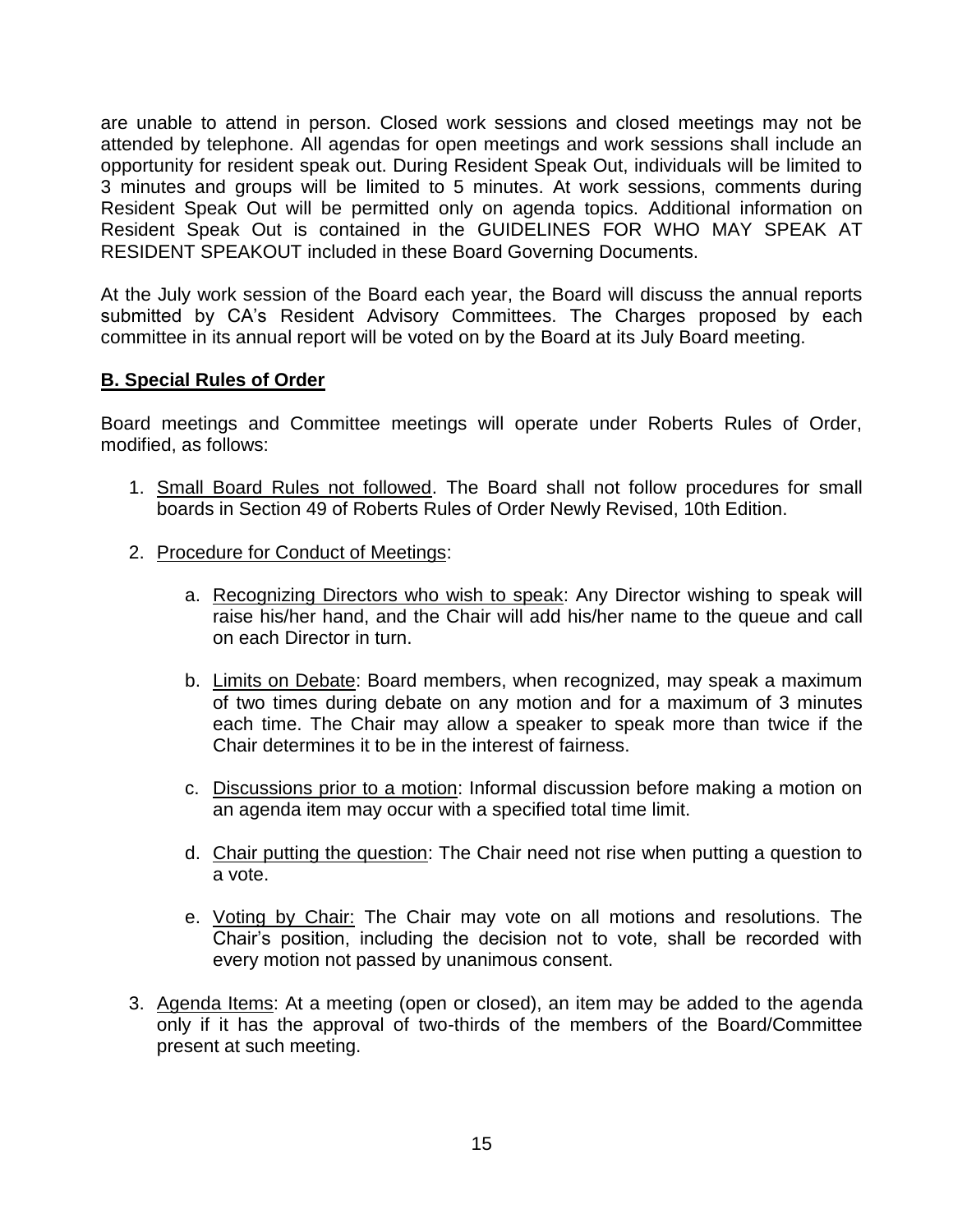- 4. Times: Normally, CA Board meetings and work sessions will begin at 7:30 PM. However, the Board Chair and President/CEO may adjust the starting time of a meeting or work session. CA Board meetings and work sessions normally will end by 10 PM. The adjournment time may be adjusted by a 2/3 vote of Board Members present at the meeting or work session.
- 5. Consent Agenda: The Chair and/or President/CEO may prepare motions for inclusion in a Consent Agenda. On request of any single Board/Committee member, a motion will be removed from the Consent Agenda. Motions remaining on the Consent Agenda may be passed by general consent, and are voted on as a group. Motions removed will be considered under the normal procedures for motions.
- 6. Procedures for Major Motions: Major Motions to be considered by the CA Board at an open (regular) meeting must have first been discussed at two public CA Board work sessions or meetings. Once discussed, CA staff will prepare a motion to be presented to the Board at a meeting following those discussions. Major Motions are adopted by a majority vote of the Board and, unless otherwise specified by the Board, are effective immediately after passage. By a vote of two-thirds of those Board members present, the CA Board may at any time choose to treat a Major Motion as an ordinary motion, in which event there need not have been two discussions prior to the vote. Major Motions are motions pertaining to the following subjects:
	- a. Expenditure of monies greater than \$50,000
	- b. Changes to the corporate bylaws
	- c. Changes to corporate policy
	- d. Changes to Board Operating Procedures
	- e. Any other motion the Board may designate by majority vote as a Major Motion.
- 7. Motions Other than Major Motions: In order for a motion other than a major motion to be considered by the CA Board at an open (regular) meeting, it must first have been discussed at a prior public Board meeting or work session. In the event that the subject of the motion is of an urgent nature requiring an immediate vote, this requirement may be waived by a two-thirds vote of the Directors present at the meeting.
- 8. Amendment or Tabling of Motions: Prior to voting on motions, the Board can amend or table any motion by a majority vote. Any tabled motion dies 60 days after it was tabled.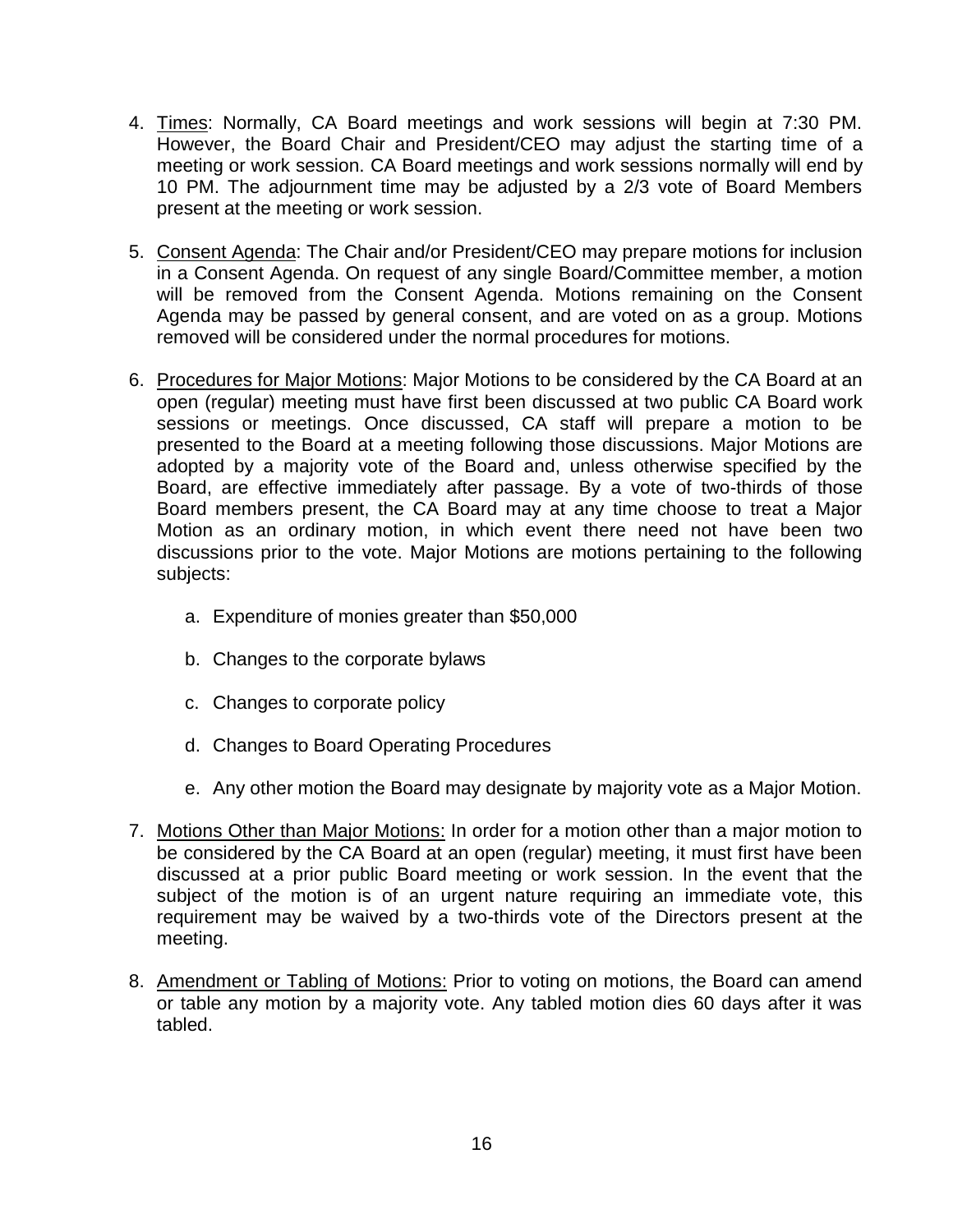#### **C. Minutes**

Minutes shall be the official record of CA Board of Directors meetings. Meeting minutes shall not contain comments or debate on motions, nor record amendments to motions except as in the final form of a motion that was adopted or failed. Minutes will reflect all motions made and each Director's vote on a motion. Minutes will be posted on the CA web site. Written comments provided to the Recording Secretary by people who utilize Resident Speak Out shall be made addenda to the official copy of the minutes.

All meetings, except ones in closed session, shall be recorded in audio form from the call to order to adjournment. The meeting recordings shall be maintained in the Columbia Archives and posted on the CA web site.

#### **D. Reports**

All reports presented to the CA Board of Directors will be filed. Reports must be in written form and posted on the CA web site prior to the work session or meeting at which the report is presented.

#### **E. Work Sessions**

Roberts Rules of Order do not govern CA Board work sessions. An item may be added to the agenda at a work session only if it has the approval of two-thirds of the CA Board Members present at such work session. No formal votes on motions will occur at a work session.

#### **F. Agendas**

- 1. All CA Board meetings, work sessions and committee meetings will have an agenda.
- 2. As the CA Board must address similar topics that carry over from year to year, the Yearly Standard Agendas Listing (see Appendix B) is the foundation upon which all regularly scheduled CA Board meetings/work sessions agendas are built. The Listing contains the schedule of all regularly scheduled CA Board meetings and work sessions for the year.
- 3. Agendas for regularly scheduled meetings and work sessions shall be constructed in the following manner:
	- The Office of the CA President/CEO will maintain a log (called the Agenda Topics Log) of all items proposed as topics for regularly scheduled CA Board work sessions and meetings.
	- The Agenda Topics Log will start fresh at the beginning of each fiscal year.
	- The Agenda Topics Log will be available online (in read-only format) to all CA Board Members.
	- The Agenda Log will contain the following information:
		- o Brief description of the topic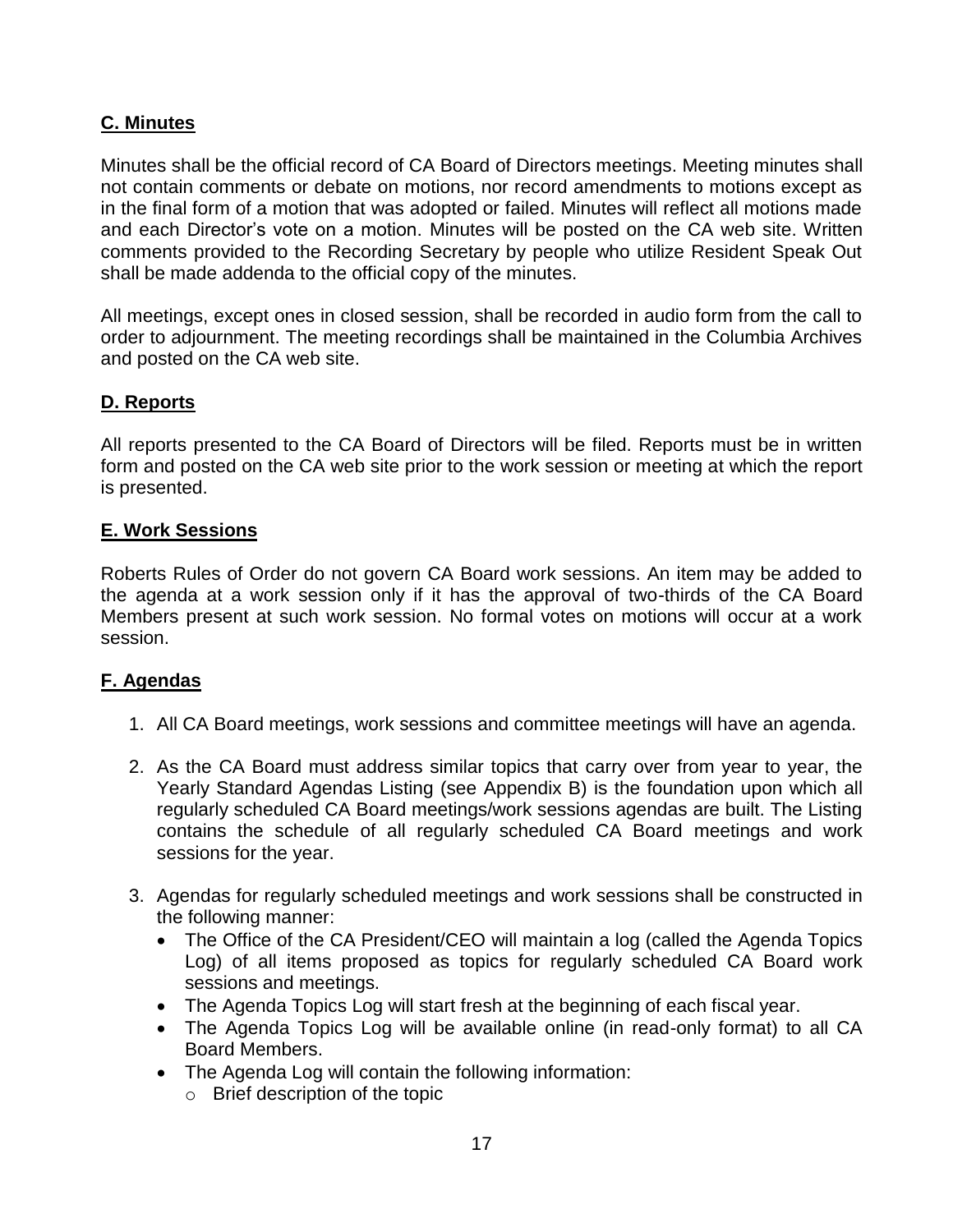- o Date topic submitted
- o Person submitting topic
- o Priority
- o Projected date topic may appear on an agenda
- o Actual date topic is placed on an agenda
- o Topic Resolution (what action, if any, did the Board take concerning the topic)
- Each topic on the Agenda Topics Log will be assigned a priority as follows:
	- o Priority 1 Required of the Board
		- **These are items which are the obligation of the Board**
		- **Includes items such as budget, financial, easements, etc.**
		- o Priority 2 Emergency Items
			- Rather rare, but they occur
			- **Proposed by the CA President/CEO**
		- o Priority 3 Board Mandates
			- These are items as to which the CA Board mandated some action be taken and reported back to the Board
			- **Examples include the objectives set by the Board for the CA** President/CEO; Board mandated reports/plans (such as Pond Maintenance Plan), etc.
		- o Priority 4 Board Work Plan
			- **These items relate to the goals/objectives which the CA Board set** during its discussion and approval of the yearly work plan; i.e., items that the CA Board as a whole wanted to address.
		- o Priority 5 Informational
			- These are items to keep the CA Board informed such as briefings, reports, etc.
		- o Priority 6 Individual Request
			- **These are items requested by an individual Board member**
- As agendas are created, high priority topics should be considered first.
- Higher priority topics can bump lower priority topics as agendas are created or modified.
- In creating specific agendas, the CA President/CEO and Board Chair will draw from the Agenda Topics Log.
- Priority 3, 4, 5 and 6 topics must appear on a CA Board Work Session agenda before appearing on a Board Meeting agenda. The Board may not vote on such topic at a Board meeting held on the same date following the work session at which the topic is first discussed.
- Individual CA Board members can propose Priority 6 topics by sending a request to the Office of the President/CEO with a copy to the Board.
- The Office of the CA President/CEO will update the information in the Agenda Topics Log.
- 4. For open (regular) CA Board meetings and work sessions, the BOC is responsible for setting the agendas. For closed meetings and specially called meetings and work sessions, the Board Chair and/or President/CEO (or CA Staff if designated by the President/CEO) are responsible for setting the agenda.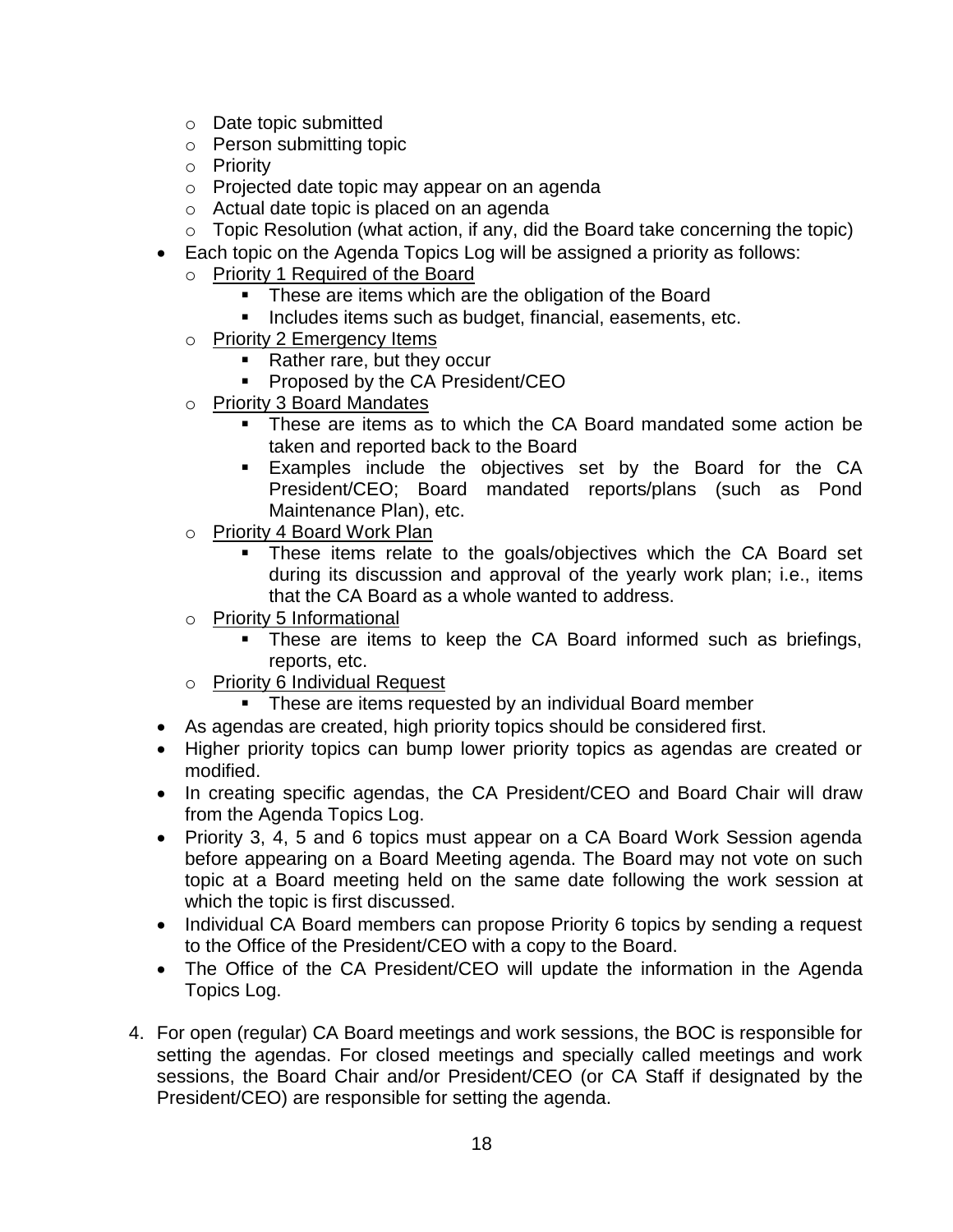- 5. For Audit and Risk Management Committee meetings, CA Staff, working with the Committee Chair, are responsible for setting agendas. For BOC meetings, the initial agendas to be considered by the BOC for the Board work session and Board meeting will be prepared by the President/CEO in cooperation with the Board Chair.
- 6. For open (regular) meetings and/or work sessions, agendas and associated documentation will be posted on the CA web site at least 6 days in advance of the meeting/work session.
- 7. CA Board meeting and work session agendas must focus on strategic issues and major oversight responsibilities (such as establishing guidelines and metrics for evaluating CA performance, reviewing these performance metrics, and providing guidance on major operational issues). CA's Five Year Strategic Plan governs strategic issues. Most oversight responsibilities have been delegated to the Audit committee. Attempts at micromanagement are to be avoided.
- 8. All agenda items except Resident Speak Out must have a time duration, and the Chair shall endeavor to keep discussion within the allotted time periods.
- 9. Once an agenda has been approved and posted with the associated documents on the CA web site, those materials can only be changed/updated with the approval of the Chair of the Board (or Committee) and the CA President/CEO. Once a change has been approved, the Executive Assistant to the CA President/CEO will be informed of the approved change. If documents on the web site are updated, the CA Board will be notified.

#### **G. Closing Meetings**

The process for closing a meeting is set forth in the Board's GUIDELINES FOR CLOSING MEETINGS OF THE COLUMBIA ASSOCIATION BOARD OF DIRECTORS, which is included in this document.

#### **H. General Rules of Decorum at CA Board and Committee Meetings and Work Sessions**

- 1. In order to maintain decorum and civility under Robert's Rules of Order, the following rules apply to interactions among Board members and with the staff at all Board and Committee Meetings and Work Sessions:
	- a. Do not attack or question each other's motives.
	- b. Avoid personalities, since the measure, not the Board or staff member, is the subject of debate.
	- c. Be respectful of a "call to order" when there is an infraction.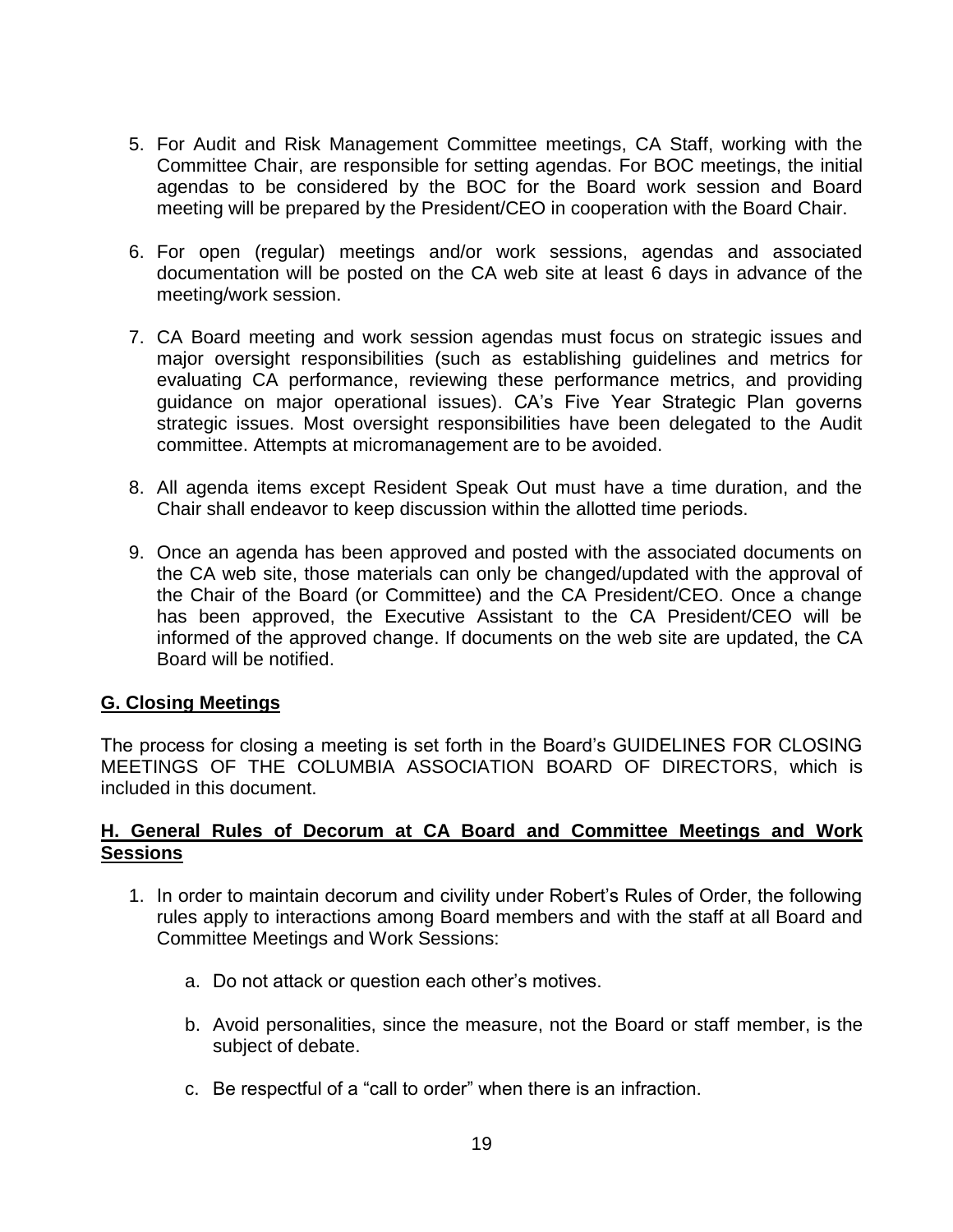2. During CA Board Meetings and Work Sessions, except during Resident Speak Out and during formal presentations by staff or others, the Chair shall recognize only CA Board Members and CA Staff.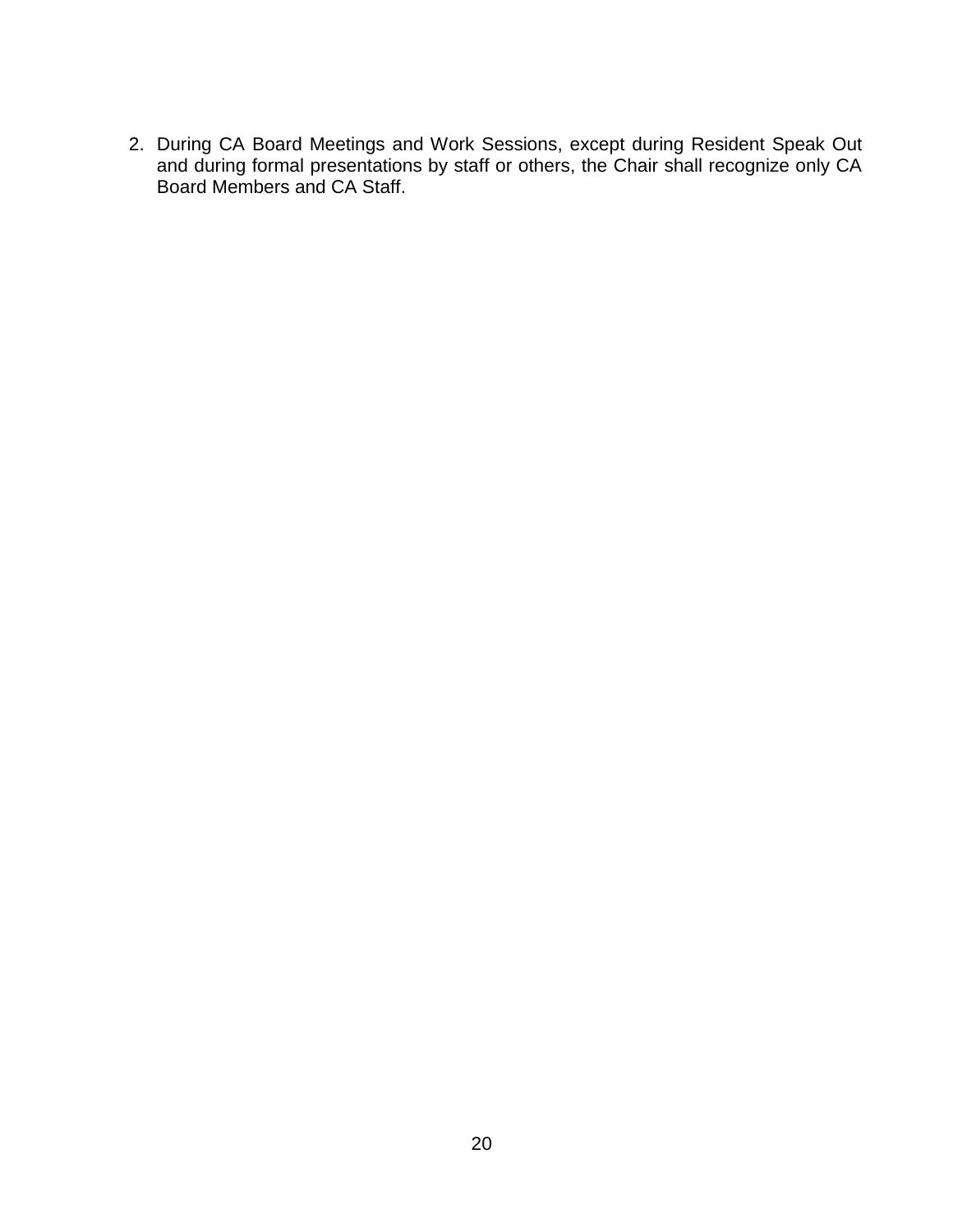### **Appendix B YEARLY STANDARD AGENDAS LISTING**

| May Organizational Meeting<br>• Administrative Items<br>• Elect Chair & Vice-Chair<br>$\bullet$  | • Choose representatives to Advisory Committees<br>Appoint Officers of CA                                                 | $(60 \text{ min})$<br>• Choose IAT representatives and committee members |
|--------------------------------------------------------------------------------------------------|---------------------------------------------------------------------------------------------------------------------------|--------------------------------------------------------------------------|
| May Meeting<br><b>Administrative Items</b><br>• President's Report<br>$\bullet$                  | <b>Architectural Appointments</b>                                                                                         | $(150 \text{ min})$                                                      |
| June Work session<br>• Administrative Items<br>• CA Dashboard<br>• President's Goals             |                                                                                                                           | $(150 \text{ min})$                                                      |
| June Meeting<br>Administrative Items<br>$\bullet$<br>• President's Report<br>• President's Goals | • Architectural Appointments                                                                                              | $(150 \text{ min})$                                                      |
| July Work session<br>• Administrative Items<br>• Advisory Committees<br>$\bullet$                | <b>Set Budget Parameters</b>                                                                                              | $(150 \text{ min})$                                                      |
| <b>July Meeting</b><br>• Administrative Items<br><b>Advisory Committees</b>                      | • Financials from 4th Quarter of previous Fiscal Year<br><b>Independent Audit Results</b><br><b>Set Budget Parameters</b> | $(150 \text{ min})$                                                      |
| September Work session<br><b>Administrative Items</b>                                            | <b>Annual Village Financials Update</b>                                                                                   | $(150 \text{ min})$                                                      |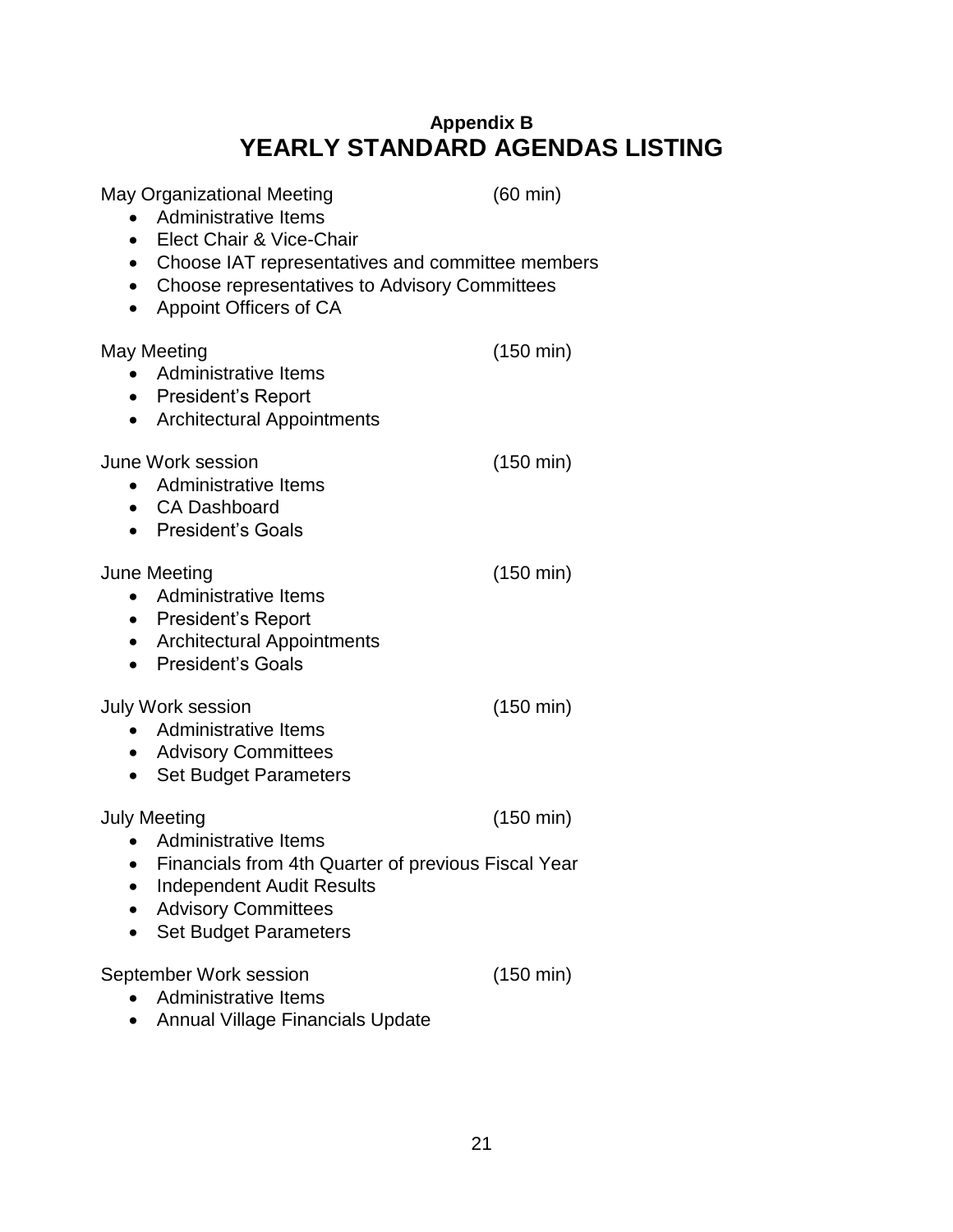| September Meeting<br>• Administrative Items<br>• President's Report<br>• 1st Quarter Financials<br>IRS 990 and 990T Forms      | $(150 \text{ min})$ |
|--------------------------------------------------------------------------------------------------------------------------------|---------------------|
| <b>October Work session</b><br>Administrative Items<br>• CA Dashboard<br><b>Budget Hearing</b>                                 | $(150 \text{ min})$ |
| <b>October Meeting</b><br>Administrative Items<br>• President's Report<br><b>Budget Discussion</b>                             | $(150 \text{ min})$ |
| November Work session/Meeting<br>Administrative Items<br>• President's Report<br><b>Budget Hearing/Discussion</b><br>$\bullet$ | $(150 \text{ min})$ |
| November Closed Meeting<br>CA President/CEO Mid-term Review                                                                    | $(60 \text{ min})$  |
| December Work session/Meeting<br>• Administrative Items<br>• President's Report<br>• 2nd Quarter Financials                    | $(150 \text{ min})$ |
| <b>January Work session</b><br><b>Administrative Items</b><br><b>CA Dashboard</b><br><b>Budget Hearing/Discussion</b>          | $(150 \text{ min})$ |
| <b>January Meeting</b><br>Administrative Items<br>President's Report<br><b>Budget Discussion</b>                               | $(150 \text{ min})$ |
| <b>February Work session</b><br>Administrative Items<br><b>Budget Hearing/Discussion</b><br><b>CA Board Work Plan</b>          | $(150 \text{ min})$ |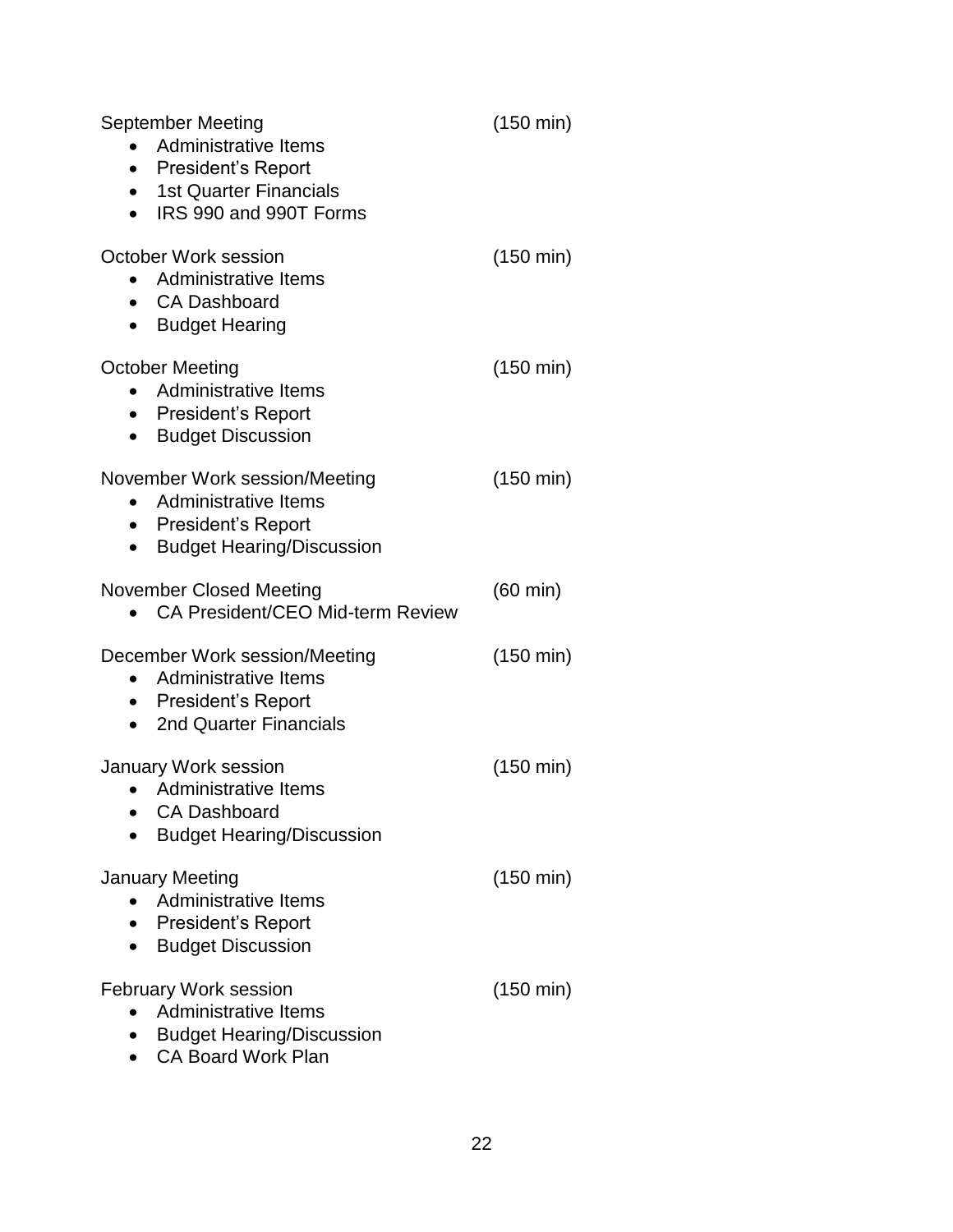| <b>February Meeting</b><br>Administrative Items<br>$\bullet$<br>• President's Report<br><b>Budget Vote</b><br>$\bullet$                                                  | $(150 \text{ min})$ |
|--------------------------------------------------------------------------------------------------------------------------------------------------------------------------|---------------------|
| <b>March Work session</b><br>Administrative Items<br>$\bullet$<br><b>CA Board Work Plan</b>                                                                              | $(150 \text{ min})$ |
| March Meeting<br>Administrative Items<br>• President's Report<br>• 3rd Quarter Financials<br>• CA Board Work Plan<br><b>Closed Meeting Minutes Approval</b><br>$\bullet$ | $(150 \text{ min})$ |
| April Work session<br>Administrative Items<br>$\bullet$<br>• CA Dashboard                                                                                                | $(150 \text{ min})$ |
| April Meeting<br>Administrative Items<br>$\bullet$<br>• President's Report<br><b>Closed Meeting Minutes Release Decision</b>                                             | $(150 \text{ min})$ |
| April Closed Meeting                                                                                                                                                     | (30 min)            |

CA President/CEO Evaluation Review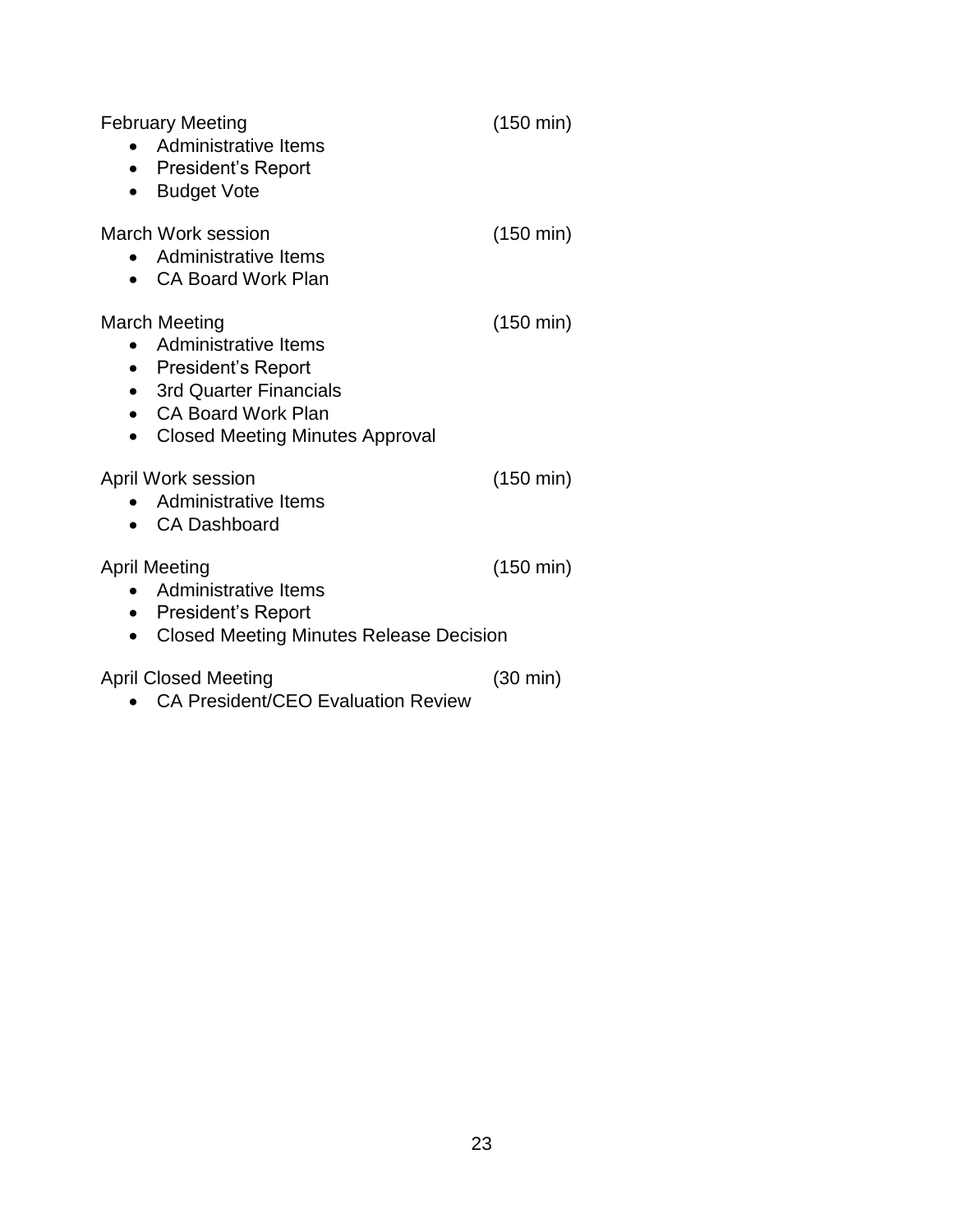### **POLICY ON CONDUCT OF WORK SESSIONS OF BOARD OF DIRECTORS**

The Columbia Association ("CA") Board of Directors will conduct work sessions on the second Thursday of each month (except May and August) in order to discuss matters on an informal basis. This policy addresses the rules applicable to such work sessions.

A work session is a form of meeting and, as such, is governed by section 11B-111 of the Maryland Homeowners Association Act (the "Act") and sections 2.06 and 2.07 of CA's bylaws. The Act requires that all meetings be open to members of the association unless closed for one of the reasons specified in the Act. (While the only "members" of CA are the Directors, CA has traditionally opened its meetings to the public.) The Act also states that a designated time period must be provided for lot owners to comment on the specific topic(s) on the meeting agenda.

Based on the above, the following rules shall apply to work sessions of the Board:

- 1. Work sessions shall be open to the public unless closed in accordance with the Act and CA's by-laws.
- 2. Notice of work sessions shall be provided in the same manner as any other meetings.
- 3. An agenda shall be prepared for the work session.
- 4. At the beginning of the work session, a time period shall be allowed for lot owners to comment **only** on agenda topics. Otherwise, the public will not participate in a work session unless invited to do so by the Board.
- 5. Robert's Rules are suspended and do not govern the conduct of work sessions.
- 6. The Board will discuss agenda topics, but no formal vote will be taken on any topic.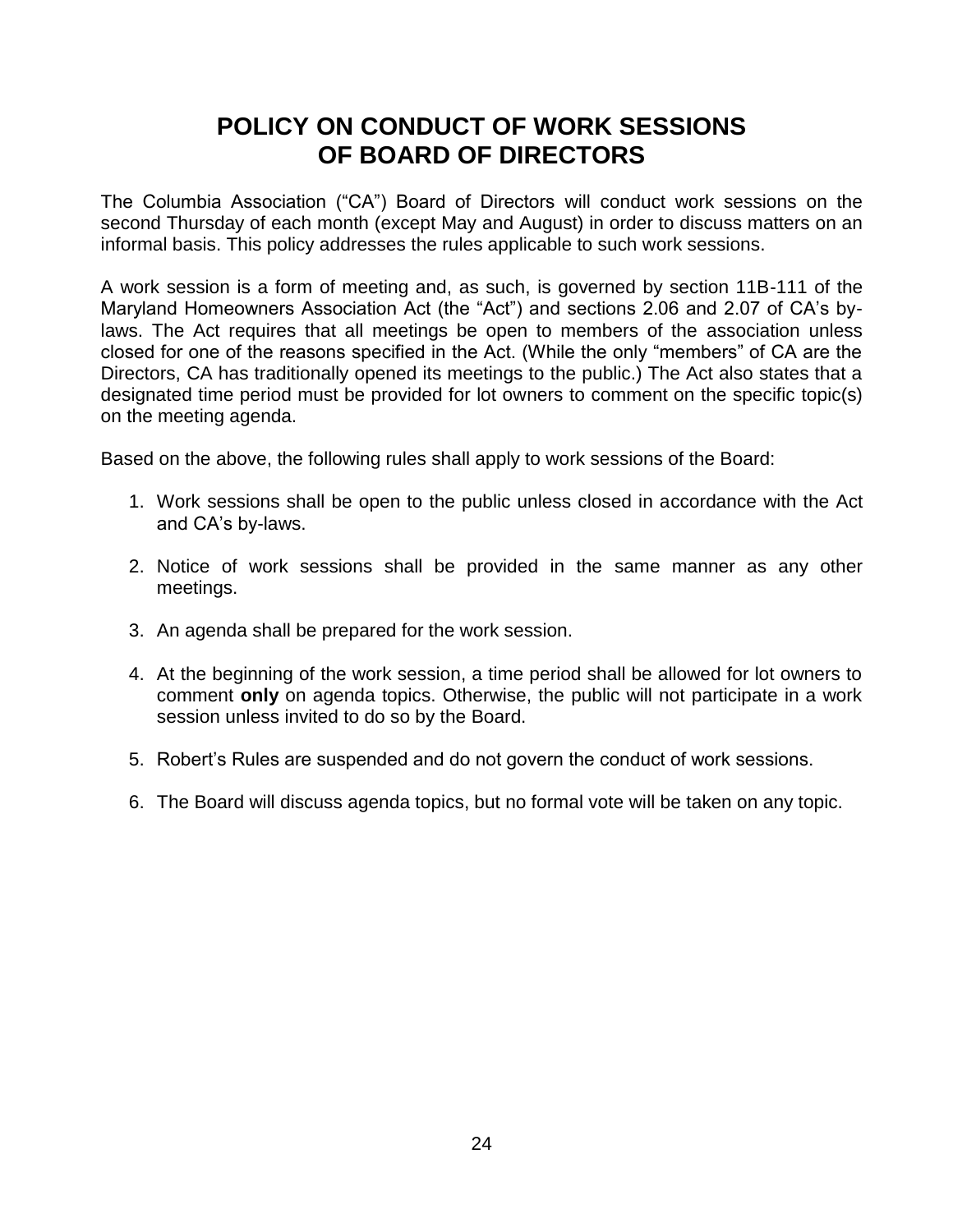## **GUIDELINES FOR CLOSING MEETINGS OF THE COLUMBIA ASSOCIATION BOARD OF DIRECTORS**

Meetings of the Columbia Association ("CA") Board of Directors (the "CA Board") shall be closed in accordance with the following guidelines:

- 1. The purposes for which a meeting of the CA Board may be held in closed session are set forth in section 11B-111(4) of the Maryland Homeowners Association Act (the "Act").
- 2. In accordance with section 2.07(b) of CA's Bylaws, the CA Board "upon request of the Chairperson of the Board, the Vice-Chairperson of the Board in the absence of the Chairperson, the President or a majority of the Board . . . by vote at a meeting or in writing with or without a meeting, may meet in closed session, or may adjourn an open meeting to meet in closed session. . . ." A closed meeting of the Board also may be called by majority vote of the Board Operations Committee ("BOC").
- 3. A meeting may be closed or a closed meeting called only for one of the purposes listed in the Act.
- 4. Without disclosing the substance of the discussion to be had at the closed meeting, the person calling the closed meeting shall provide a brief general description of the purpose for closing the meeting sufficient for the Board to determine that the Act's criteria for meeting in closed session have been met. That description will be provided to the Board in a confidential manner, to the extent possible at least 48 hours in advance of the meeting.
- 5. If any CA Board member wishes additional information in order to satisfy himself or herself that the meeting is being closed for a proper purpose, that Board member should contact the person calling the meeting. Any additional information provided to one Board member will be provided to all Board members in a confidential manner.
- 6. At the commencement of a meeting called as a closed meeting, the CA Board shall vote whether to close the meeting. That vote will be based on the communication received by each Board member prior to the meeting and any follow-up information provided in response to inquiries made by CA Board members. There will not be any discussion of the purpose for closing the meeting beyond a short generic statement of the subject of the meeting and to record one or more of the purposes stated in the Act and the vote.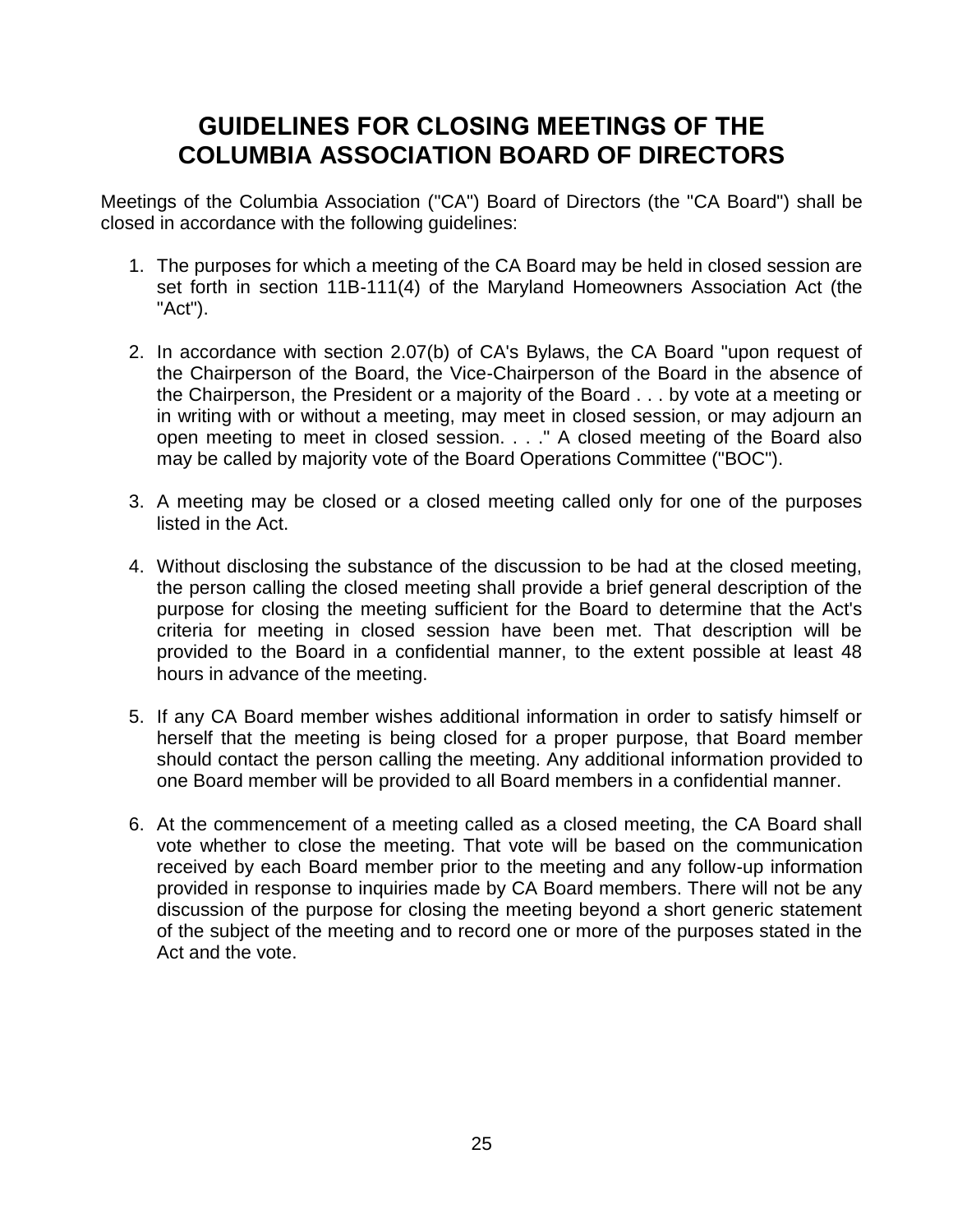## **BOARD DINNERS WITH COMMUNITY STAKEHOLDERS**

- Each year, the CA Board will hold dinners with the following Community Stakeholders:
	- $\circ$  November State/County officials
	- o December Village Chairs & Managers
	- o March Executive Board of the Howard County Chamber of Commerce
	- $\circ$  April TBD
- At the January CA Board Meeting, the Board will decide which organization(s) to invite for the April Stakeholder Dinner from among a roster of community-oriented organizations.
- The purpose of the Stakeholder Dinners is to foster an improved working relationship between the CA Board, CA staff and various community stakeholders.
- In addition to the CA Board, CA staff, at the discretion of the CA President/CEO, may be invited to attend.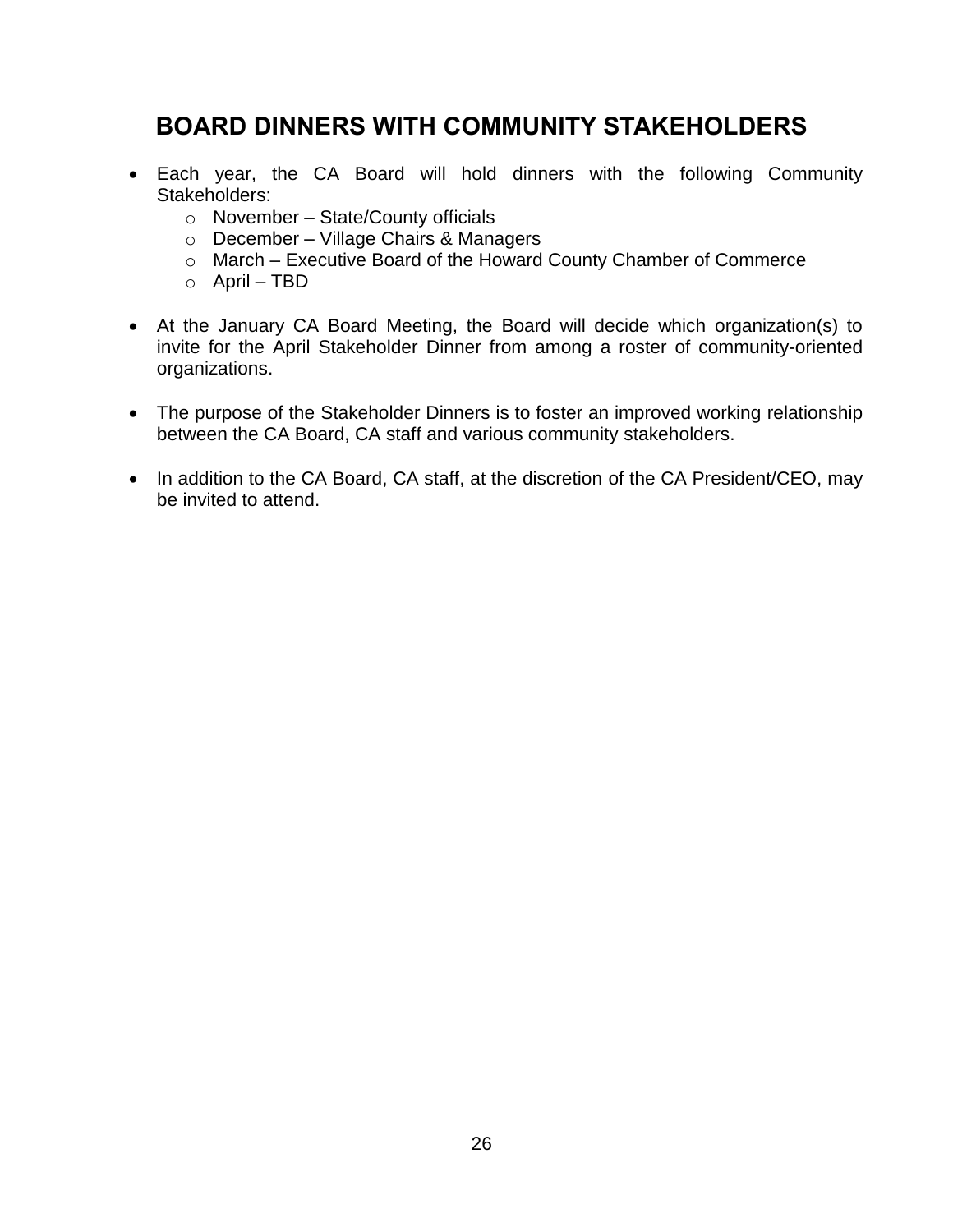# **BOARD COMMITTEES**

| <b>BOARD COMMITTEES</b>       | <b>NUMBER OF MEMBERS</b>            |                       |
|-------------------------------|-------------------------------------|-----------------------|
| <b>Board Operations</b>       | Board Chair, Board Vice-Chair,      |                       |
|                               | President/CEO, and 2 other Board    |                       |
|                               | members on a rotating schedule      |                       |
| <b>Risk Management</b>        | 3 Board members, President/CEO,     |                       |
|                               | CFO, 1 expert community member      |                       |
| Audit                         | 3 Board members, 2 financial expert |                       |
|                               | community members, Internal         |                       |
|                               | Auditor (non-voting)                |                       |
| <b>Architectural Resource</b> | General Counsel, 1 other CA staff   |                       |
|                               | member, 2 village Covenant          |                       |
|                               | Advisors, 1 expert community        |                       |
|                               | member                              |                       |
|                               |                                     |                       |
| <b>ADVISORY COMMITTEES</b>    | <b>NUMBER OF MEMBERS</b>            | <b>LENGTH OF TERM</b> |
| Aquatics                      | 1 staff, 16 community members       | 2 years               |
| <b>Art Center</b>             | 1 staff, 18 community members       | 3 years               |
| Golf and Green                | 3 staff, 16 community members       | 2 years               |
| <b>Health and Fitness</b>     | 1 staff, 12 community members       | 1 year                |
| <b>Information Technology</b> | CIO, 5 expert community members     | 1 year                |
| International Exchange and    | 1 staff, 24 community members       | 3 years               |
| <b>Multicultural Program</b>  |                                     |                       |
| Senior                        | 1 staff, 17 community members       | 2 years               |
| <b>Teen and Middle School</b> | 1 staff, 15 community members       | 1 year                |
| <b>Tennis</b>                 | 1 staff, 20 community members       | 2 years               |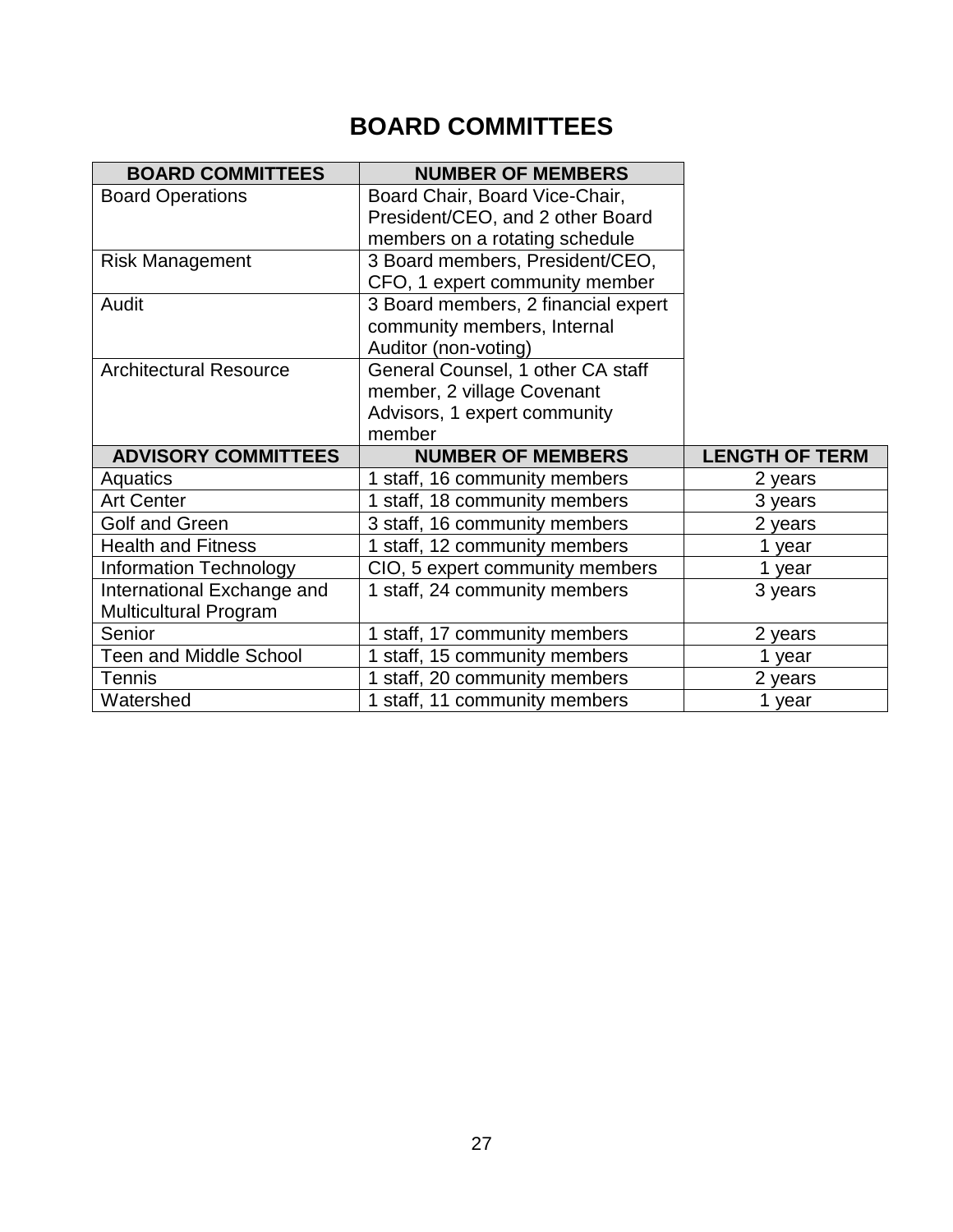### **BOARD OPERATIONS COMMITTEE ROLE AND RESPONSIBILITIES**

The Board Operations Committee ("BOC") is responsible for the effective functioning of the CA Board of Directors. The BOC meets on a quarterly basis as follows:

- End of May/beginning of June
- End of August/beginning of September
- End of November/beginning of December
- End of February/beginning of March.

The Chair of the Board serves as the BOC Chair. The other voting members of the BOC are the President/CEO, the Vice-Chair of the Board, and two other Board members who will rotate for each meeting and serve on the BOC only once during a fiscal year. The rotation schedule will be determined by the Board Chair at the organizational meeting of the Board in May. The BOC is accountable for the following:

- 1. Coordinating the functioning of the Board of Directors and the Audit and Risk Management Committees, recommending revisions to CA Board policies including the Board Governing Mission, Board Values and Responsibilities of a Director, setting Board member performance standards, and monitoring Board member performance.
- 2. Preparing the agendas for monthly Board work sessions and Board meetings.
- 3. Recommending revisions in the CA Charter and By-Laws to the Board of Directors in the interest of stronger governance and management of CA affairs.
- 4. Developing and overseeing implementation of a formal Board member capacity building program, including such elements as orientation of new members, continuing education and training, and a mentoring program pairing new with senior Board members.
- 5. Recommending revisions to CA's ethics and conflict of interest policies to comply with the law and best practices, and fulfilling its duties as described in CA's Policy for Reporting Violations of the Code of Ethics and Business Conduct, the Conflicts of Interest Policy and the Special Requirements for Members of the Board of Directors.
- 6. Monitoring the attendance of each Director at one meeting, at a minimum, each fiscal year of the Advisory Committee for which that Director is the liaison.
- 7. Fulfilling such other duties as may be assigned by the Board.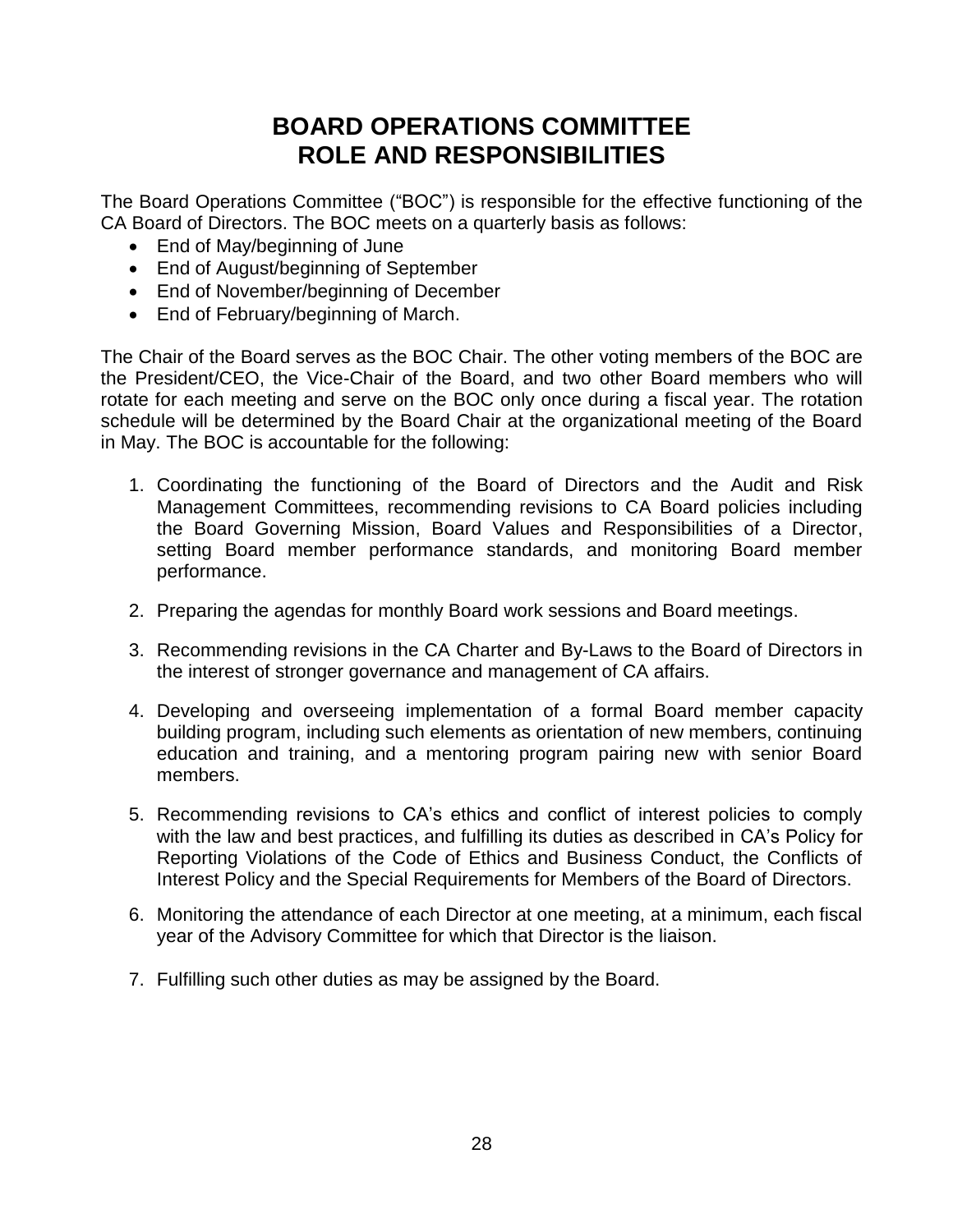### **AUDIT COMMITTEE ROLES AND RESPONSIBILITIES**

The Audit Committee consists of three Board Members appointed by the Chair of the Board and two community financial experts. CA's Internal Auditor serves as Chief Staff Liaison. The Audit Committee is responsible for overseeing CA's system of internal controls and external/internal audit functions, as well as overseeing CA's financial program performance. The Committee Chair is elected by the Committee. The Audit Committee is responsible for the following:

- 1. Reviewing the external audit firm selection process as recommended by the President/selection committee and recommending to the Board selection of the external audit firm on the recommendation of the President/selection committee.
- 2. Reviewing external audit fees and engagement letters.
- 3. Reviewing the annual financial statements and footnotes with the external auditors and management and determining whether they are complete and consistent with information known to Committee members.
- 4. Reviewing with the external auditors and management all matters required to be communicated to the Committee under Generally Accepted Auditing Standards (i.e., management letter, internal control weaknesses, audit adjustments, any disagreements with management, and the like).
- 5. Reviewing the results of other external/investigative audits and recommending action to the Board as appropriate.
- 6. Ensuring that audit engagement partners are rotated every five years.
- 7. Reviewing and recommending approval of CA's Internal Audit Department's Mission Statement and Charter.
- 8. Meeting on a quarterly basis (or as considered necessary) with the Internal Audit Department and President to review all internal audit reports/projects, considering the effectiveness of the organization's controls surrounding accounting, financial reporting, operations and information technology.
- 9. Reviewing and recommending approval of the Form 990 (Return of Organization Exempt From Income Tax) before it is filed with IRS annually.
- 10.Annually reviewing and approving the Internal Audit Plan.
- 11.Serving as the Board's investment committee and in this capacity, making decisions relative to management of CA's investment portfolio.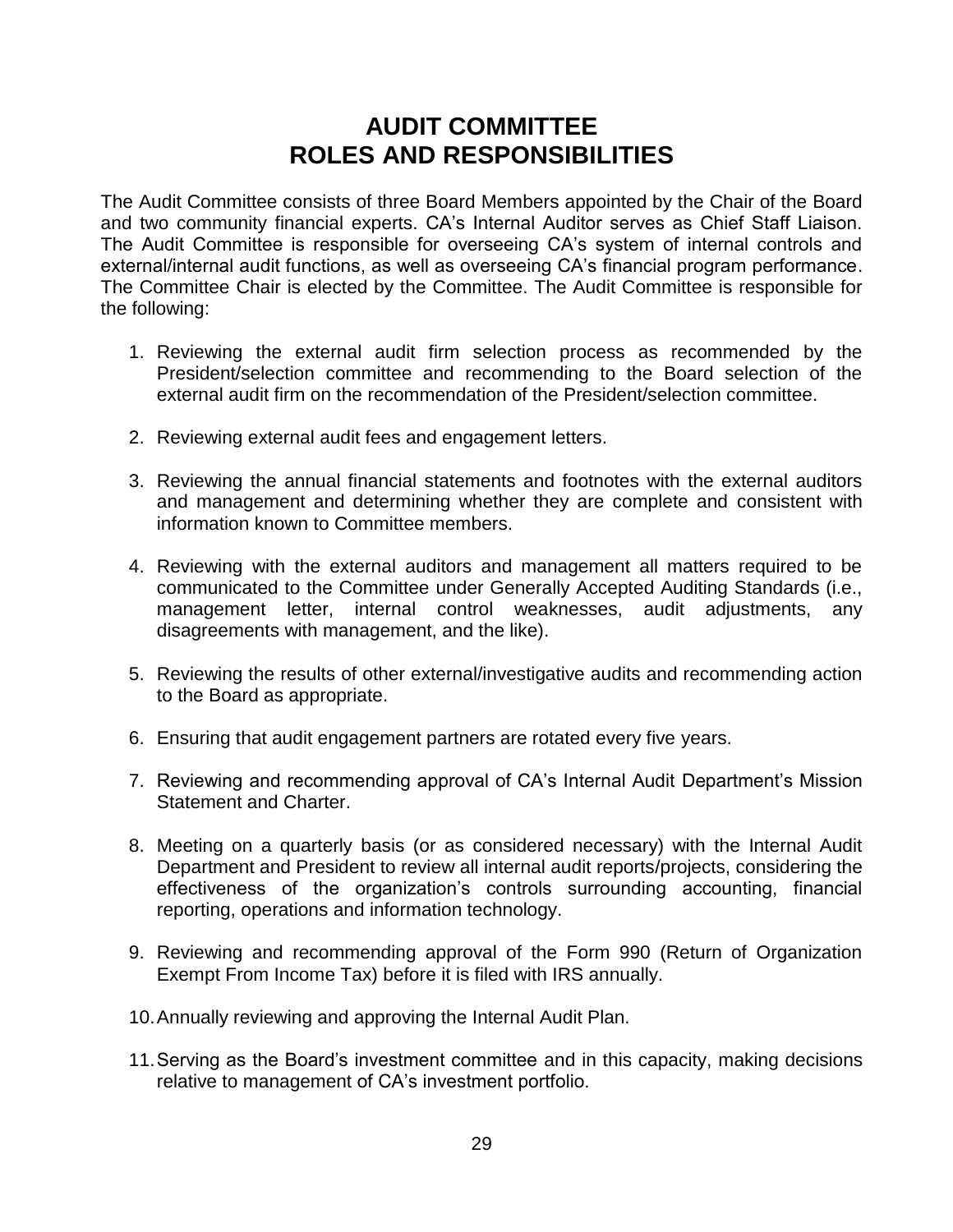- 12.Reviewing the Quarterly Board Report, which includes Operating and Capital Budget updates, as well as Marketing, Vendor, Purchasing and Severance Agreement Reports.
- 13.Fulfilling its duties as described in CA's Policy for Reporting Violations of the Code of Ethics and Business Conduct, the Conflicts of Interest Policy and the Special Requirements for Members of the Board of Directors.
- 14.Fulfilling such other duties as may be assigned to the Committee by the Board.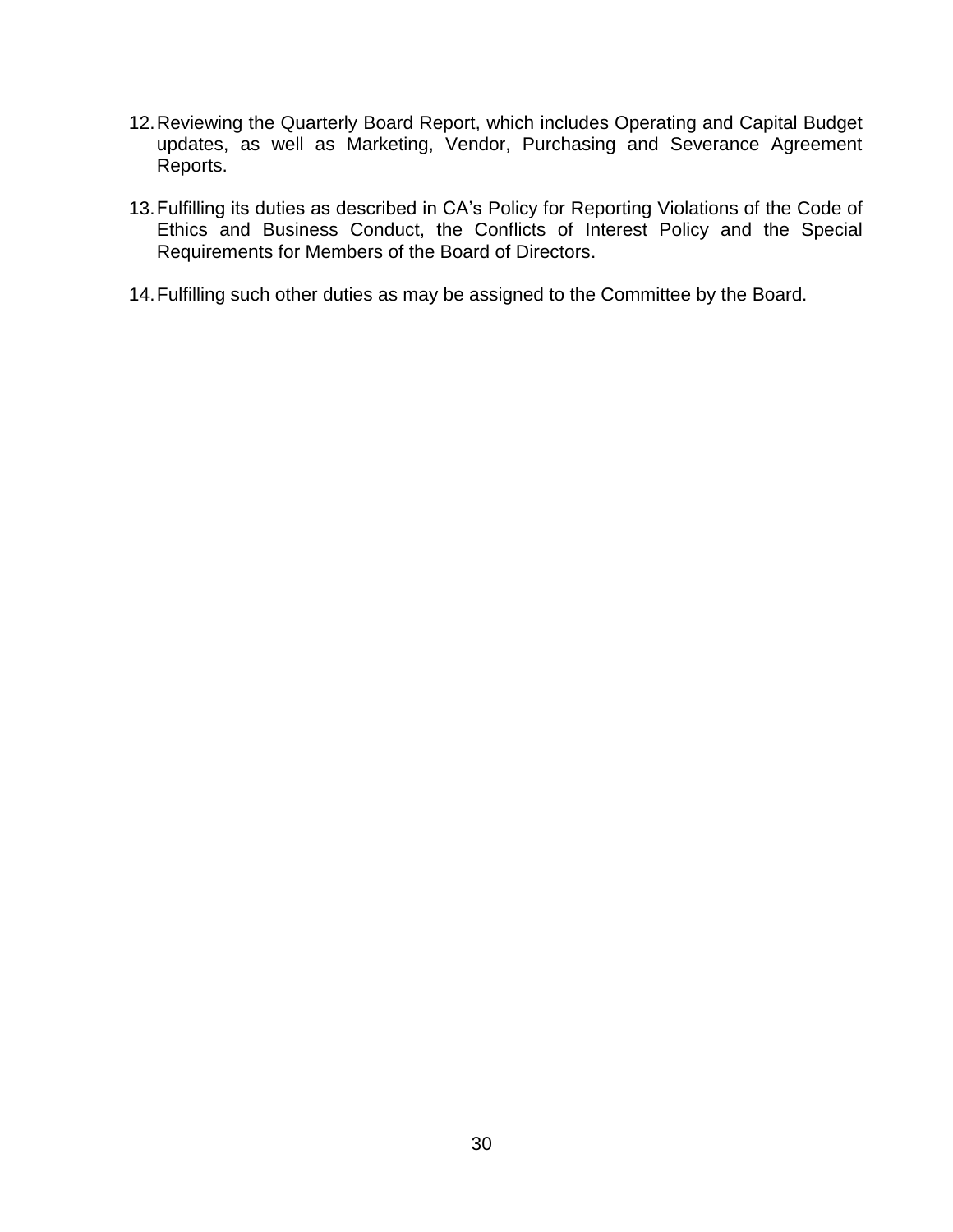### **RISK MANAGEMENT COMMITTEE ROLES AND RESPONSIBILITIES**

The Risk Management Committee is responsible for the administration of CA's program of general liability self-insurance in accordance with CA's Self Insurance Trust agreement. The Committee consists of three Board members appointed by the Board Chair, the CA President/CEO, the CA Chief Financial Officer and one community expert. The CFO serves as the Committee Chair. The Risk Management Committee is responsible for the following:

- 1. Overseeing the provision and acquisition of claims adjustment and claims administration, loss control and other risk management services.
- 2. Overseeing the acquisition of legal, actuarial, accounting and other services as necessary for the administration of the Program.
- 3. Formulating policy for the administration of the Program.
- 4. Defining the scope and limitations of coverage afforded by the Program.
- 5. Determining the need for any other general liability insurance coverage for CA or any other Covered person.
- 6. Otherwise assuring that the Program is properly and responsibly administered.
- 7. At least annually reviewing CA's self-insurance program to ensure funding sufficiency, clear payments, and other self-insurance matters as required.
- 8. If necessary recommending to the Board annual funding levels for CA's selfinsurance trusts and any broadening or restructuring of the scope or the State of Coverage afforded by the Trust Fund Program.
- 9. Fulfilling such other duties as may be assigned by the Board.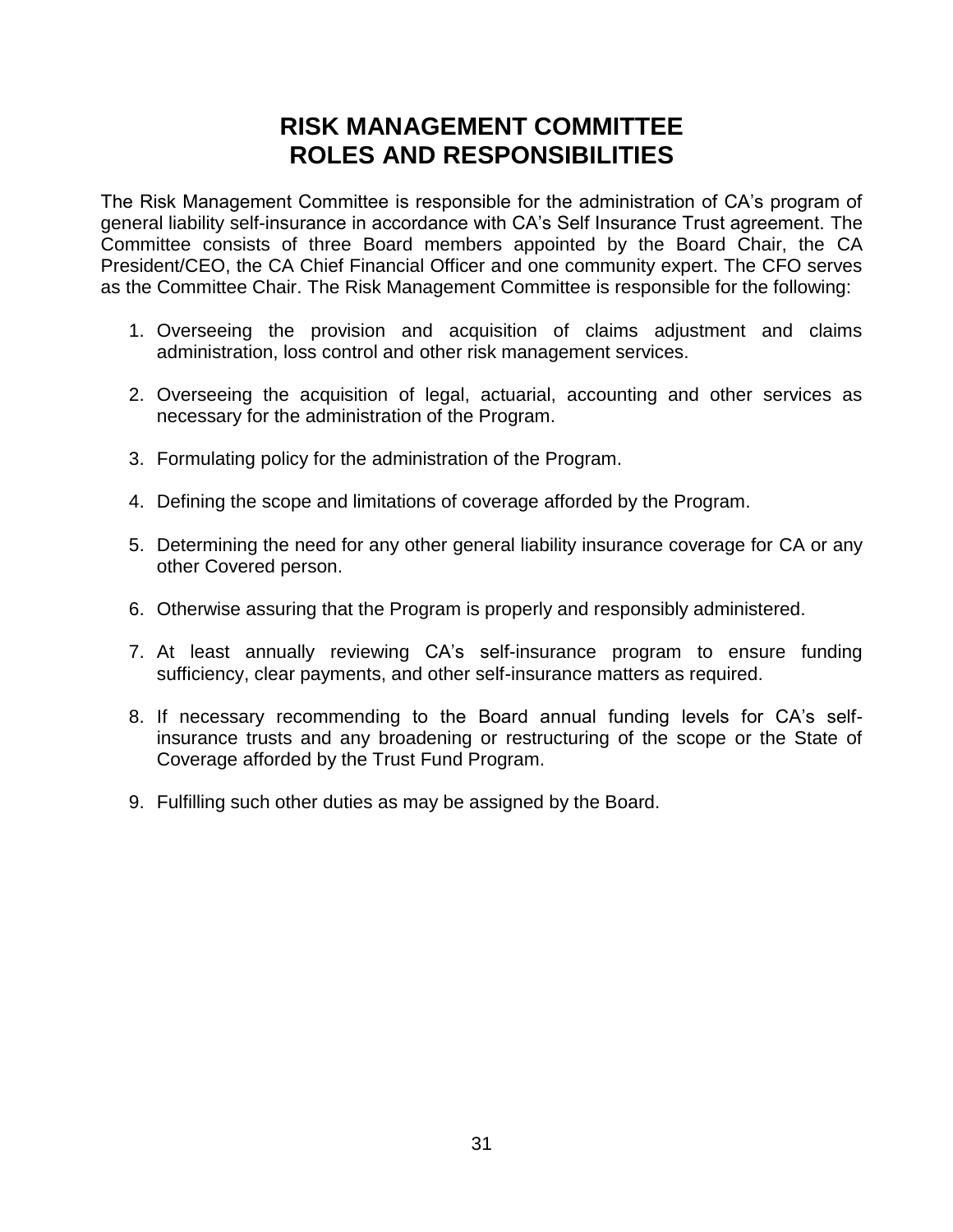### **GUIDELINES FOR WHO MAY SPEAK AT RESIDENT SPEAKOUT**

- 1. People owning, living or working on property that pays the CA Annual Charge may speak for up to three minutes on any subject during the Resident Speakout portion of Board Meetings and only on agenda topics during the Resident Speakout portion of work sessions. If an individual represents a group, he/she may speak for up to five minutes.
- 2. Non-resident members of the Sport and Fitness Facilities as well as all non-resident participants in CA programs may speak during the Resident Speakout portion of Board Meetings and work sessions for up to three minutes (or if representing a group, five minutes), but only on agenda items that relate to their participation.
- 3. Any other individuals who wish to speak must obtain approval from the Board Chair prior to the Board meeting or work session.
- 4. Written testimony from persons not attending a Board meeting will be reviewed by the Board Chair who will summarize the testimony during Resident Speakout. The written testimony will be attached to the minutes.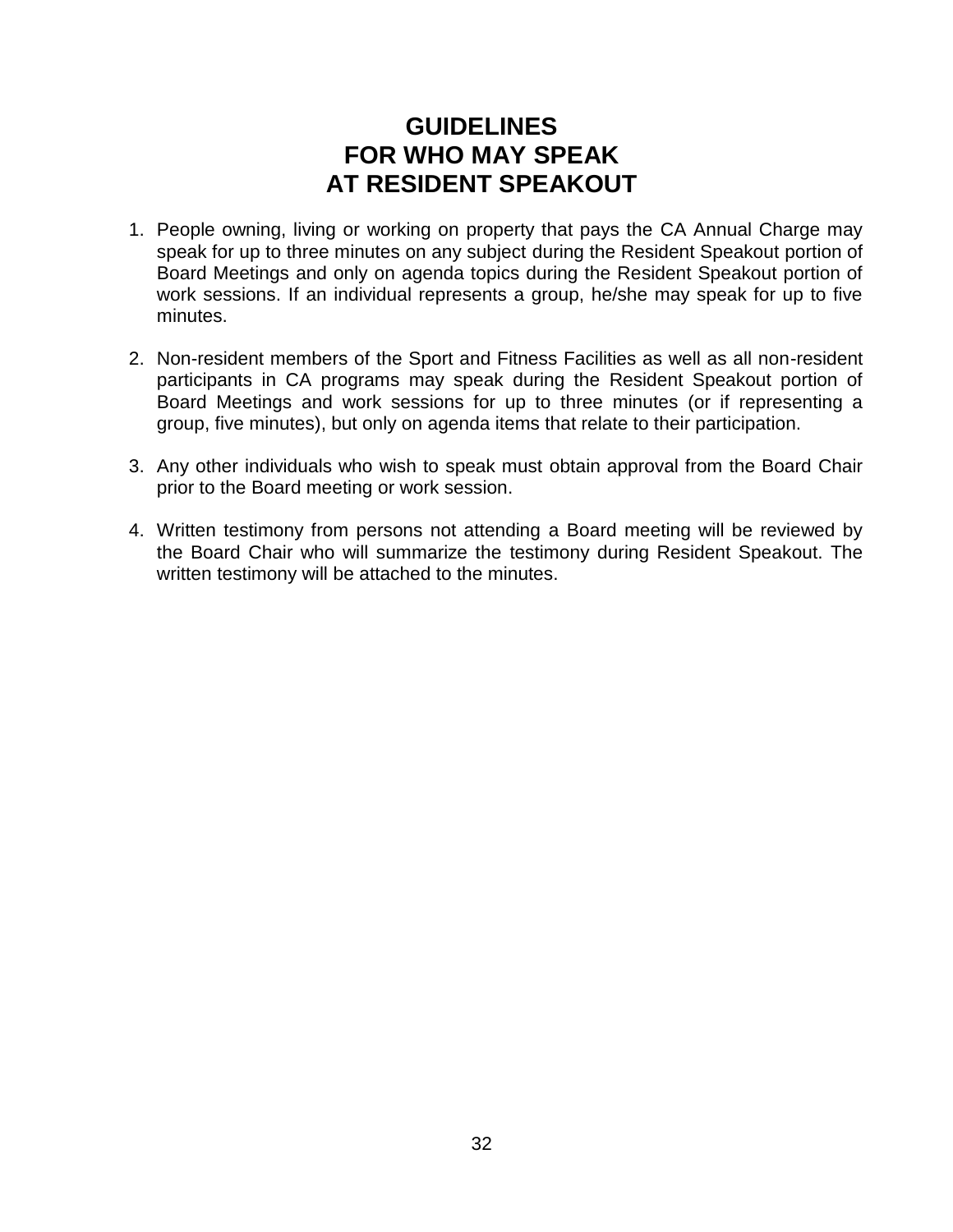### **PROCEDURES FOR CA BOARD ORGANIZATIONAL MEETING**

At least three (3) days before the meeting, potential candidates for Chair and Vice-Chair send to all Board members a written statement of their willingness to serve, the personal characteristics they would bring to the roles, their views of the overall direction that the Board should take in the upcoming year and other relevant information.

At the organizational meeting, those who sent statements nominate themselves. Additional self-nominations accompanied by oral statements may also be accepted.

During the initial portion of the discussion, Board members ask the nominees questions or make comments about their statements. Subsequently, the discussion should focus on the nominees' positive attributes and skills that they would bring to their roles. Concentrating first on the nominees' statements and then on the relative positive characteristics of the nominees not only allows nominees to remain in the room to clarify their statements but also diminishes the need to call for an executive session.

An executive session may be called, however, for the discussion of personal information that could be sensitive. Candidates would be allowed in the executive session to offer any additional information that would be vital to the proceedings.

After the discussion, written ballots are cast, the ballots are counted and recorded by the President/CEO and the vote total for each nominee announced.

After the vote, the Chair-elect leads the discussion on the rotation schedule for appointment of Directors to the Board Operations Committee, and the selection of Directors to serve on the Audit and Risk Management Committees and as representatives on the Inner Arbor Trust, Inc. Board of Directors. At this time, each Director also shall be assigned as the liaison for one of the Board's ten Resident Advisory Committees.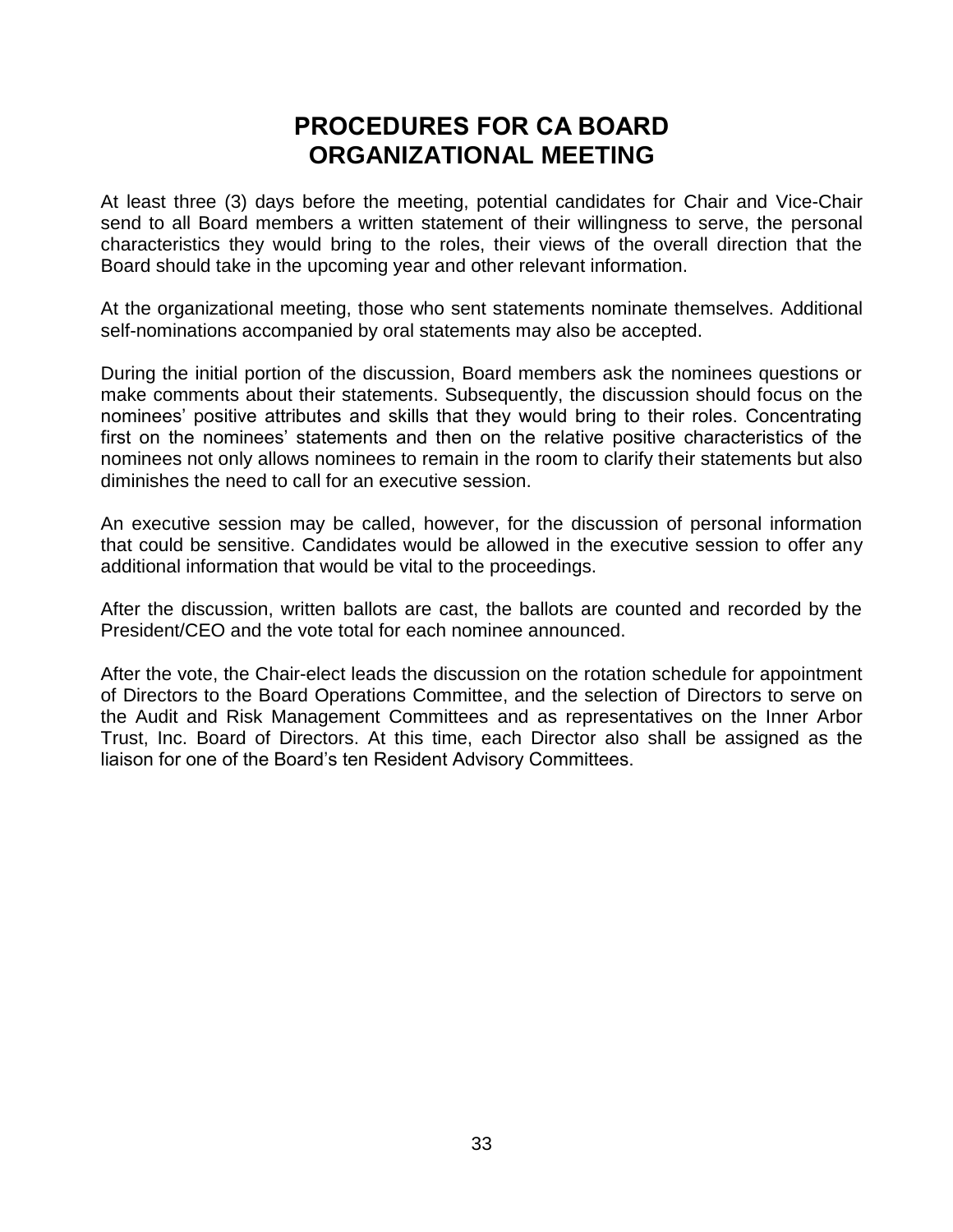### **PROCESS FOR ELECTING THE BOARD CHAIR AND VICE-CHAIR**

- Preprinted paper ballots with the names of all Board members will be available at the organizational meeting to be used to vote for the Board Chair and Vice-Chair. A box to check mark for voting purposes will be next to each name.
- The only names for which Board members may vote are those of the nominees.
- If there is no contested election for Chair, then no vote is necessary. The person nominated will automatically become the Chair.
- If a vote is necessary, the paper ballots will be distributed to Board Members who will vote for the candidate of his/her choice.
- Ballots will be collected by the President/CEO. The President/CEO, with the possible assistance of other officer(s) of the Corporation, will count the ballots within the Board Room.
- The results of the vote will be announced by the President/CEO. The ballots will be kept until the next election of the Board Chair and will be housed in the appropriate binder for Board agendas and minutes kept in the Office of the President/CEO. The ballots will be available for inspection upon written request.
- If there is a tie vote for Chair, the Board may consider splitting the Chair between two nominees. One person will serve as Chair for six months and the other person will be Vice-Chair. They will then switch positions. In this situation, there will be no need to vote for a Vice-Chair.
- If a vote for Vice-Chair is necessary, the same process will be used as that for election of the Board Chair.
- If there is no contested election for Vice-Chair, then no vote is necessary. The person nominated will automatically become the Vice-Chair.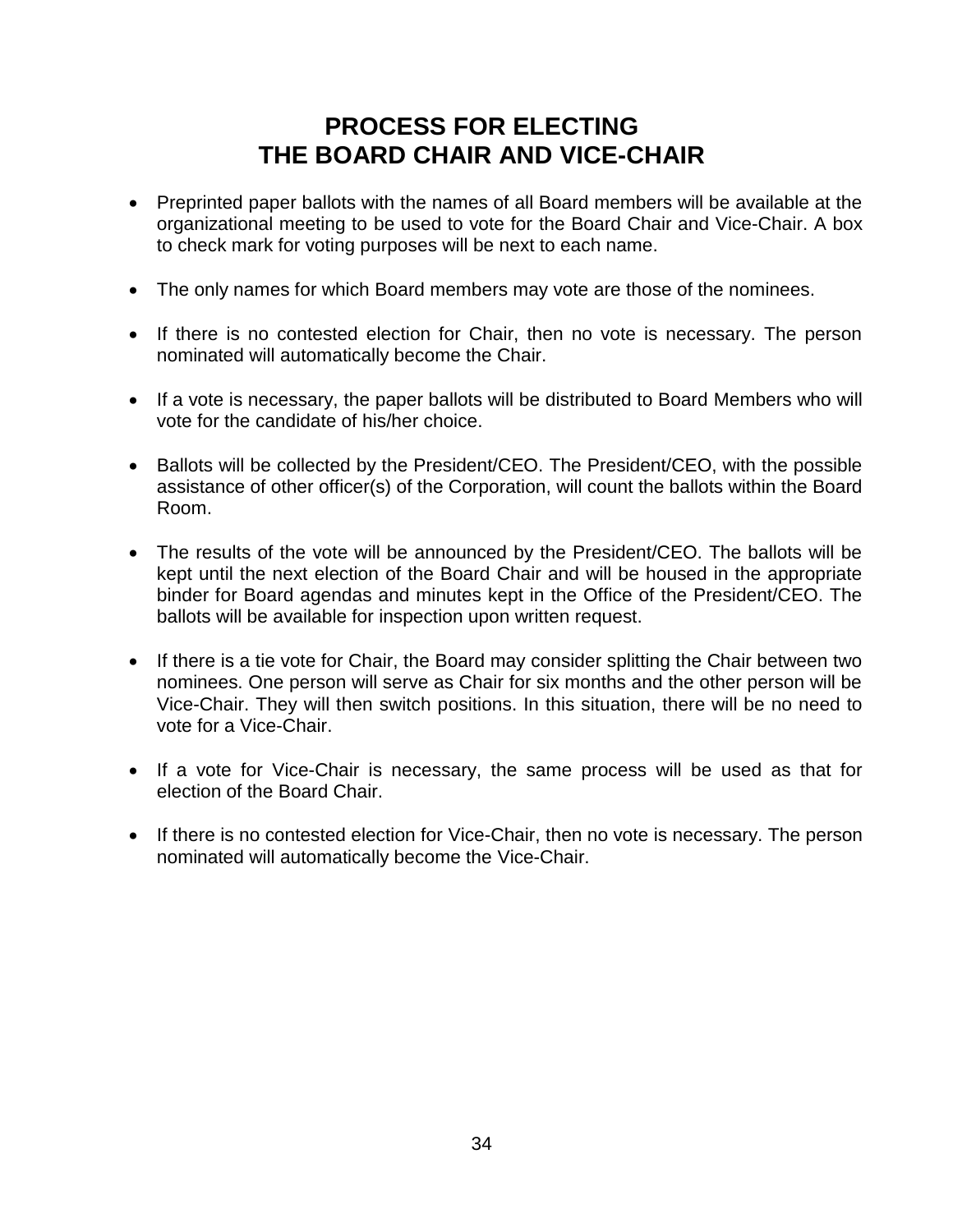### **GUIDELINES FOR BOARD MEMBERS ADDRESSING OPERATIONAL CONCERNS RAISED BY RESIDENTS**

- 1. Operational concerns and requests brought to the attention of CA Board Members should always be referred to the staff for resolution.
- 2. The Staff will copy the Board Member(s) who brought the concern to the staff on any communication with the resident.
- 3. If the resolution of the issue involves a major policy change, it will be directed to the Board Operations Committee for placement on a Board agenda.